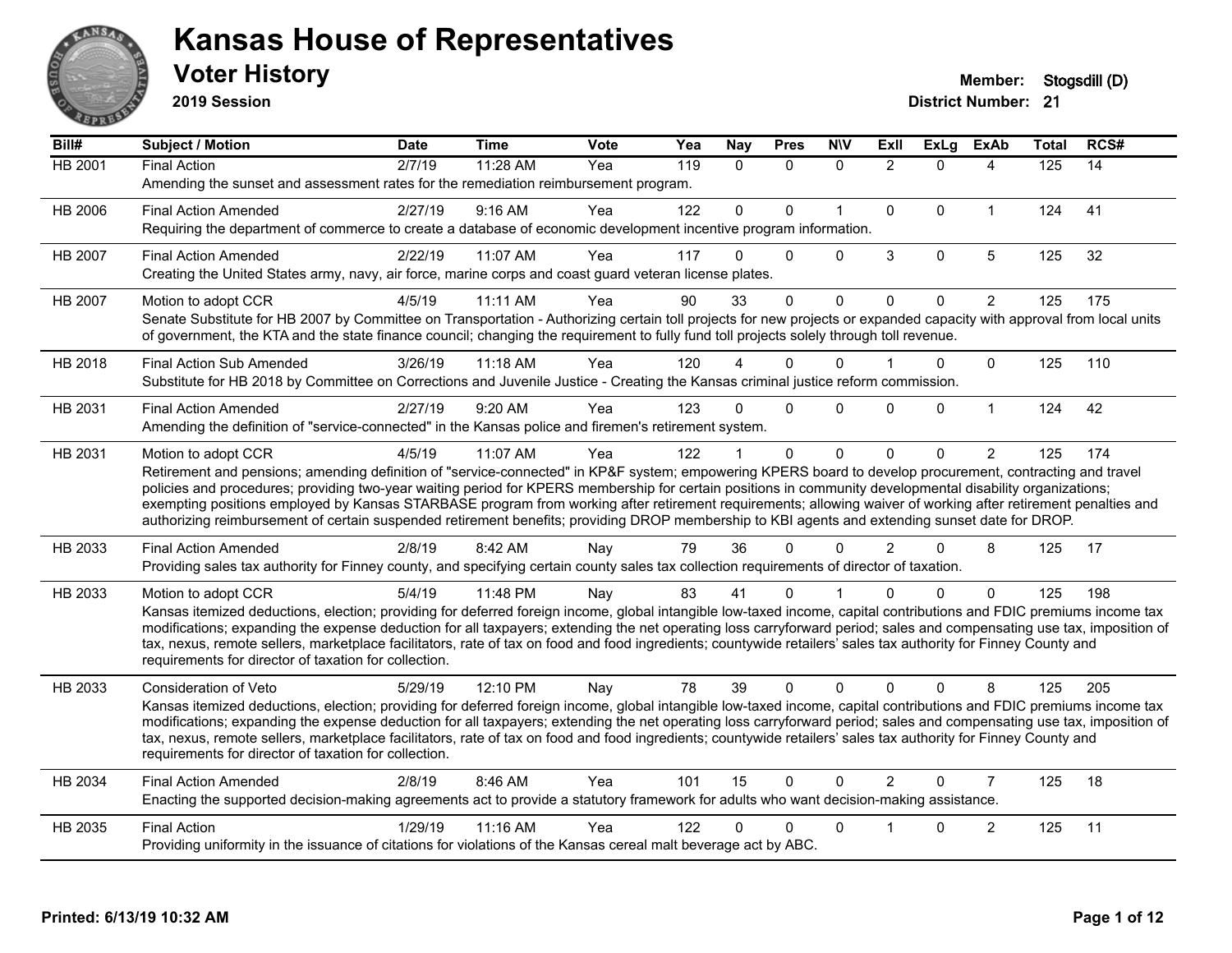

**2019 Session**

#### **Voter History Member: Stogsdill** (D)

| Bill#          | <b>Subject / Motion</b>                                                                                                                                                              | <b>Date</b> | <b>Time</b> | Vote | Yea              | <b>Nay</b>     | <b>Pres</b> | <b>NIV</b>   | <b>Exll</b>    | ExLg           | <b>ExAb</b>    | <b>Total</b> | RCS# |
|----------------|--------------------------------------------------------------------------------------------------------------------------------------------------------------------------------------|-------------|-------------|------|------------------|----------------|-------------|--------------|----------------|----------------|----------------|--------------|------|
| <b>HB 2035</b> | Motion to Concur                                                                                                                                                                     | 3/26/19     | 12:29 PM    | Yea  | $\overline{122}$ | 2              | $\Omega$    | $\mathbf{0}$ | 1              | $\Omega$       | $\mathbf{0}$   | 125          | 142  |
|                | Providing uniformity in the issuance of citations for violations of the Kansas cereal malt beverage act by ABC.                                                                      |             |             |      |                  |                |             |              |                |                |                |              |      |
| HB 2038        | <b>Final Action</b>                                                                                                                                                                  | 2/7/19      | 11:29 AM    | Yea  | 114              | 5              | $\Omega$    | $\mathbf 0$  | $\overline{2}$ | $\mathbf{0}$   | $\overline{4}$ | 125          | 15   |
|                | Revoking spousal inheritance rights upon divorce.                                                                                                                                    |             |             |      |                  |                |             |              |                |                |                |              |      |
| HB 2038        | Mot to Concur in Conference                                                                                                                                                          | 4/5/19      | 5:17 PM     | Yea  | 120              | $\mathbf 0$    | $\mathbf 0$ | $\mathbf 0$  | $\mathbf 0$    | 0              | $\overline{5}$ | 125          | 187  |
|                | Revoking spousal inheritance rights upon divorce.                                                                                                                                    |             |             |      |                  |                |             |              |                |                |                |              |      |
| HB 2039        | <b>Final Action Amended</b>                                                                                                                                                          | 2/7/19      | 11:30 AM    | Yea  | 119              | $\Omega$       | $\Omega$    | $\mathbf{0}$ | $\overline{2}$ | $\Omega$       | 4              | 125          | 16   |
|                | Extending recognition of tribal court judgments pursuant to supreme court rules.                                                                                                     |             |             |      |                  |                |             |              |                |                |                |              |      |
| HB 2039        | Motion to adopt CCR                                                                                                                                                                  | 4/5/19      | 3:00 PM     | Yea  | 121              | $\Omega$       | 0           | $\mathbf 0$  | $\Omega$       | $\Omega$       | $\overline{4}$ | 125          | 181  |
|                | Updating laws concerning limited liability companies; exempting animal shelters from registration requirements as charitable organizations.                                          |             |             |      |                  |                |             |              |                |                |                |              |      |
| HB 2041        | <b>Final Action</b>                                                                                                                                                                  | 3/21/19     | 11:50 AM    | Yea  | 94               | 29             | $\Omega$    | $\mathbf{0}$ | $\Omega$       |                | $\mathbf{1}$   | 125          | 99   |
|                | Prohibiting certain unfair or deceptive acts or practices under a life insurance policy for a living organ donor.                                                                    |             |             |      |                  |                |             |              |                |                |                |              |      |
| HB 2044        | <b>Final Action</b>                                                                                                                                                                  | 2/6/19      | 11:18 AM    | Yea  | 115              |                | $\Omega$    | $\mathbf{0}$ | 5              |                | 3              | 125          | 12   |
|                | Income tax credit for taxpayer purchases of certain goods and services from qualified vendors providing employment for blind or disabled individuals.                                |             |             |      |                  |                |             |              |                |                |                |              |      |
| HB 2048        | <b>Emergency Final Action Amended</b>                                                                                                                                                | 2/27/19     | 11:59 AM    | Yea  | 122              | $\overline{2}$ | $\Omega$    | $\Omega$     | $\Omega$       | $\mathbf 0$    | $\mathbf 0$    | 124          | 67   |
|                | Clarifying the definition of comparable offense under the Kansas criminal code.                                                                                                      |             |             |      |                  |                |             |              |                |                |                |              |      |
|                | <b>Final Action Amended</b>                                                                                                                                                          | 3/26/19     | 11:20 AM    |      | 101              | 23             | $\pmb{0}$   | $\pmb{0}$    | $\mathbf{1}$   | 0              | $\mathbf 0$    | 125          | 111  |
| HB 2054        | Providing for fully-insured association health plans.                                                                                                                                |             |             | Nay  |                  |                |             |              |                |                |                |              |      |
|                |                                                                                                                                                                                      |             |             |      |                  |                |             |              |                |                |                |              |      |
| HB 2063        | <b>Final Action</b><br>Relating to the applicability of conditions for operating recreational trails.                                                                                | 2/6/19      | 11:20 AM    | Yea  | 102              | 14             | $\Omega$    | $\mathbf 0$  | 5              | $\overline{1}$ | 3              | 125          | 13   |
|                |                                                                                                                                                                                      |             |             |      |                  |                |             |              |                |                |                |              |      |
| HB 2066        | <b>Final Action Amended</b><br>Expanding medicaid eligibility by enacting the KanCare bridge to a healthy Kansas program.                                                            | 3/21/19     | 12:10 PM    | Yea  | 69               | 54             | $\Omega$    | $\mathbf{0}$ | $\mathbf{0}$   | $\mathbf 1$    | $\mathbf{1}$   | 125          | 100  |
|                |                                                                                                                                                                                      |             |             |      |                  |                |             |              |                |                |                |              |      |
| HB 2070        | <b>Final Action</b>                                                                                                                                                                  | 2/20/19     | 11:20 AM    | Yea  | 121              | $\Omega$       | $\Omega$    | $\mathbf{0}$ | $\overline{2}$ | $\Omega$       | $\overline{c}$ | 125          | 22   |
|                | Designating a portion of United States highway 75 as the John Armstrong memorial highway.                                                                                            |             |             |      |                  |                |             |              |                |                |                |              |      |
| HB 2070        | Motion to Concur                                                                                                                                                                     | 4/4/19      | 10:48 AM    | Yea  | 122              | $\Omega$       | 0           | $\pmb{0}$    |                | $\Omega$       | $\overline{2}$ | 125          | 162  |
|                | Designating a portion of United States highway 75 as the John Armstrong memorial highway and a bridge on United States highway 77 as the SGT Kevin A. Gilbertson<br>memorial bridge. |             |             |      |                  |                |             |              |                |                |                |              |      |
| HB 2082        | <b>Final Action Amended</b>                                                                                                                                                          | 3/21/19     | 12:11 PM    | Yea  | 122              | $\mathbf{1}$   | $\Omega$    | $\mathbf{0}$ | $\mathbf{0}$   | $\mathbf 1$    | $\mathbf{1}$   | 125          | 101  |
|                | Allowing pharmacists to administer drugs pursuant to a prescription order.                                                                                                           |             |             |      |                  |                |             |              |                |                |                |              |      |
| HB 2084        | <b>Final Action Amended</b>                                                                                                                                                          | 2/27/19     | 9:23 AM     | Yea  | 94               | 29             | $\Omega$    | $\mathbf{0}$ | 0              | $\Omega$       |                | 124          | 43   |
|                | Amending the Kansas 911 act.                                                                                                                                                         |             |             |      |                  |                |             |              |                |                |                |              |      |
|                |                                                                                                                                                                                      |             |             |      |                  |                |             |              |                |                |                |              |      |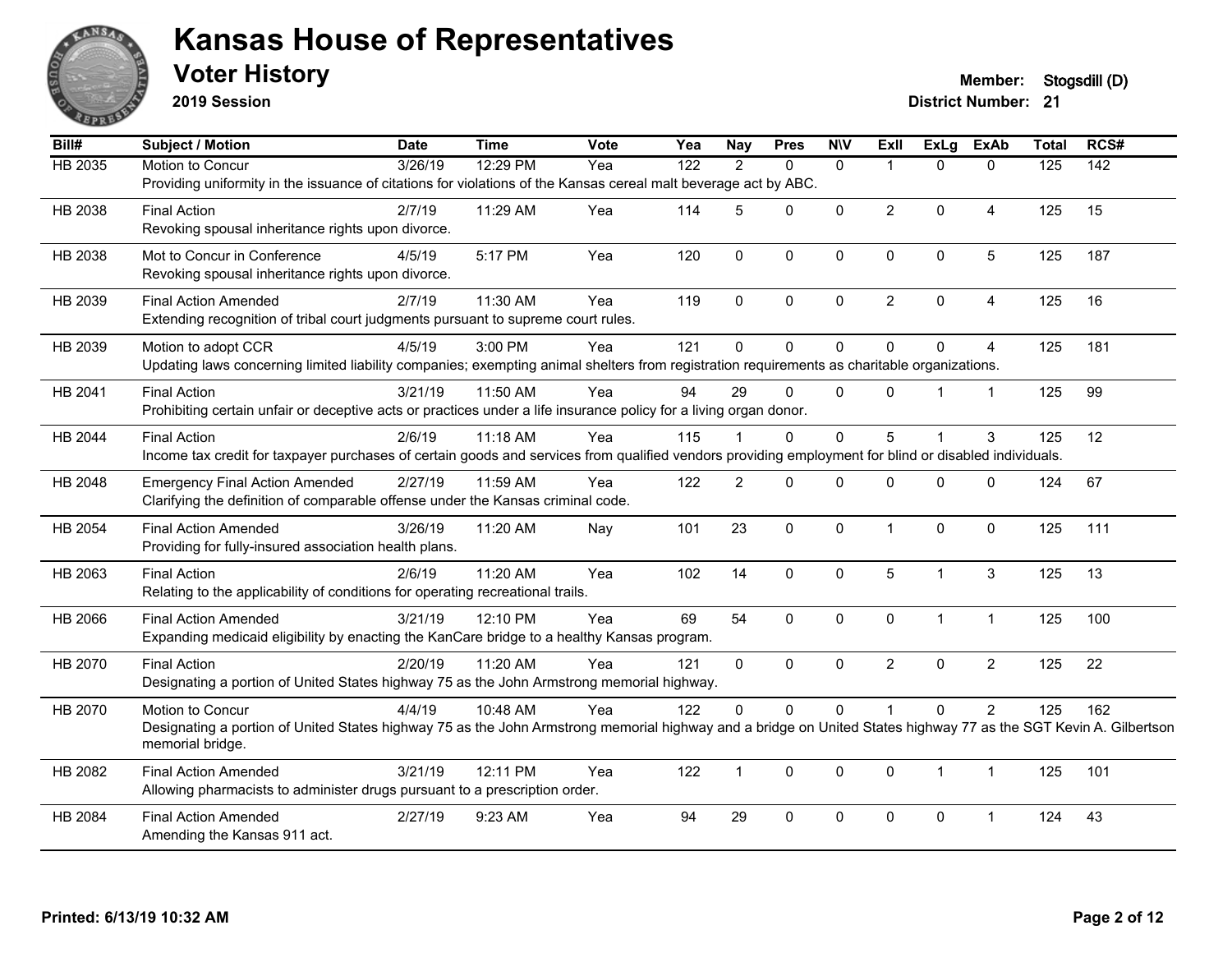

**2019 Session**

| Bill#          | Subject / Motion                                                                                                                                                                                  | <b>Date</b> | <b>Time</b> | Vote | Yea | <b>Nay</b>    | <b>Pres</b>  | <b>N\V</b>   | Exll           | <b>ExLg</b> | <b>ExAb</b>    | <b>Total</b> | RCS# |
|----------------|---------------------------------------------------------------------------------------------------------------------------------------------------------------------------------------------------|-------------|-------------|------|-----|---------------|--------------|--------------|----------------|-------------|----------------|--------------|------|
| <b>HB 2084</b> | Motion to Concur                                                                                                                                                                                  | 4/4/19      | 10:57 AM    | Yea  | 87  | 35            | $\Omega$     | $\Omega$     | $\overline{1}$ | $\Omega$    | $\overline{2}$ | 125          | 163  |
|                | Amending the Kansas 911 act.                                                                                                                                                                      |             |             |      |     |               |              |              |                |             |                |              |      |
| HB 2085        | <b>Final Action Amended</b>                                                                                                                                                                       | 2/22/19     | 11:08 AM    | Yea  | 117 | $\Omega$      | $\mathbf{0}$ | $\mathbf{0}$ | 3              | 0           | 5              | 125          | 33   |
|                | Concerning requirements for the reinstatement of a forfeited benefit unit of a rural water district.                                                                                              |             |             |      |     |               |              |              |                |             |                |              |      |
| HB 2085        | Mot to Concur in Conference                                                                                                                                                                       | 4/4/19      | 10:59 AM    | Yea  | 122 | $\mathbf 0$   | 0            | $\mathbf 0$  | $\overline{1}$ | 0           | $\overline{2}$ | 125          | 164  |
|                | Extending the repayment period for municipal loans for public water supply projects and clarifying the reinstatement requirements for rural water district forfeited<br>benefit units.            |             |             |      |     |               |              |              |                |             |                |              |      |
| HB 2087        | <b>Final Action Amended</b>                                                                                                                                                                       | 2/21/19     | 11:20 AM    | Yea  | 116 | $\mathbf{1}$  | $\mathbf 0$  | $\mathbf{0}$ | $\overline{4}$ | 1           | 3              | 125          | 26   |
|                | Allowing certain light screening material on motor vehicle windows.                                                                                                                               |             |             |      |     |               |              |              |                |             |                |              |      |
| HB 2087        | Motion to adopt CCR                                                                                                                                                                               | 4/5/19      | 11:14 AM    | Yea  | 123 | $\mathbf 0$   | 0            | $\mathbf 0$  | $\mathbf{0}$   | $\mathbf 0$ | $\overline{a}$ | 125          | 176  |
|                | Changing the definition of school bus for purposes of the motor-fuel tax law.                                                                                                                     |             |             |      |     |               |              |              |                |             |                |              |      |
| HB 2097        | <b>Final Action</b>                                                                                                                                                                               | 2/21/19     | 11:21 AM    | Yea  | 116 | $\mathbf{1}$  | 0            | $\mathbf 0$  | $\overline{4}$ | 1           | 3              | 125          | 27   |
|                | Providing method for calculating cost of keeping civil prisoners in county jail.                                                                                                                  |             |             |      |     |               |              |              |                |             |                |              |      |
| HB 2101        | <b>Final Action Amended</b>                                                                                                                                                                       | 2/22/19     | 11:09 AM    | Yea  | 116 | $\mathbf{1}$  | $\mathbf 0$  | $\mathbf 0$  | $\mathbf{3}$   | 0           | 5              | 125          | 34   |
|                | Updating state credit union statutes.                                                                                                                                                             |             |             |      |     |               |              |              |                |             |                |              |      |
| HB 2103        | <b>Final Action</b>                                                                                                                                                                               | 2/27/19     | 9:24 AM     | Yea  | 122 | $\mathbf{1}$  | 0            | $\mathbf 0$  | $\Omega$       | 0           | 1              | 124          | 44   |
|                | Amending the revised Kansas code for care of children to provide requirements for placement of a child in a qualified residential treatment program.                                              |             |             |      |     |               |              |              |                |             |                |              |      |
| HB 2103        | Motion to Concur                                                                                                                                                                                  | 4/4/19      | 11:02 AM    | Yea  | 120 | $\mathcal{P}$ | $\Omega$     | $\Omega$     | $\overline{1}$ | $\Omega$    | $\mathcal{P}$  | 125          | 165  |
|                | Amending the revised Kansas code for care of children to provide requirements for placement of a child in a qualified residential treatment program.                                              |             |             |      |     |               |              |              |                |             |                |              |      |
| HB 2104        | <b>Final Action Amended</b>                                                                                                                                                                       | 2/21/19     | 11:22 AM    | Yea  | 117 | $\Omega$      | $\Omega$     | $\Omega$     | Δ              | 1           | 3              | 125          | 28   |
|                | Amendments related to driving under the influence, including preliminary screening tests, implied consent advisories and test refusal.                                                            |             |             |      |     |               |              |              |                |             |                |              |      |
| HB 2105        | <b>Final Action</b>                                                                                                                                                                               | 2/21/19     | 11:23 AM    | Yea  | 117 | $\Omega$      | $\mathbf{0}$ | $\Omega$     | 4              | 1           | 3              | 125          | 29   |
|                | Updating laws concerning limited liability companies.                                                                                                                                             |             |             |      |     |               |              |              |                |             |                |              |      |
| HB 2118        | <b>Final Action Amended</b>                                                                                                                                                                       | 3/27/19     | 8:54 AM     | Yea  | 106 | 18            | $\mathbf 0$  | $\mathbf 0$  | $\mathbf 0$    | 0           | 1              | 125          | 149  |
|                | Providing income tax credits for aerospace and aviation program graduates and their employers.                                                                                                    |             |             |      |     |               |              |              |                |             |                |              |      |
| HB 2119        | <b>Final Action Amended</b>                                                                                                                                                                       | 2/22/19     | 11:10 AM    | Yea  | 117 | $\mathbf{0}$  | $\Omega$     | $\Omega$     | 3              | $\Omega$    | 5              | 125          | 35   |
|                | Empowering the KPERS board to develop policies and procedures relating to procurement, enter into certain contracts and allow travel for trustees and employees of<br>the system.                 |             |             |      |     |               |              |              |                |             |                |              |      |
| HB 2119        | Motion to adopt CCR                                                                                                                                                                               | 4/5/19      | 5:14 PM     | Yea  | 117 | 3             | $\mathbf{0}$ | $\Omega$     | $\Omega$       | 0           | 5              | 125          | 186  |
|                | Providing for licensed pharmacists to administer certain drugs, authorizing certain business entities to hire physicians and chiropractors and requiring electronic<br>prescriptions for opiates. |             |             |      |     |               |              |              |                |             |                |              |      |
| HB 2123        | <b>Final Action</b>                                                                                                                                                                               | 2/20/19     | 11:08 AM    | Yea  | 121 | $\mathbf 0$   | 0            | 0            | $\overline{2}$ | 0           | $\overline{2}$ | 125          | 23   |
|                | Amending the Kansas national guard educational assistance act.                                                                                                                                    |             |             |      |     |               |              |              |                |             |                |              |      |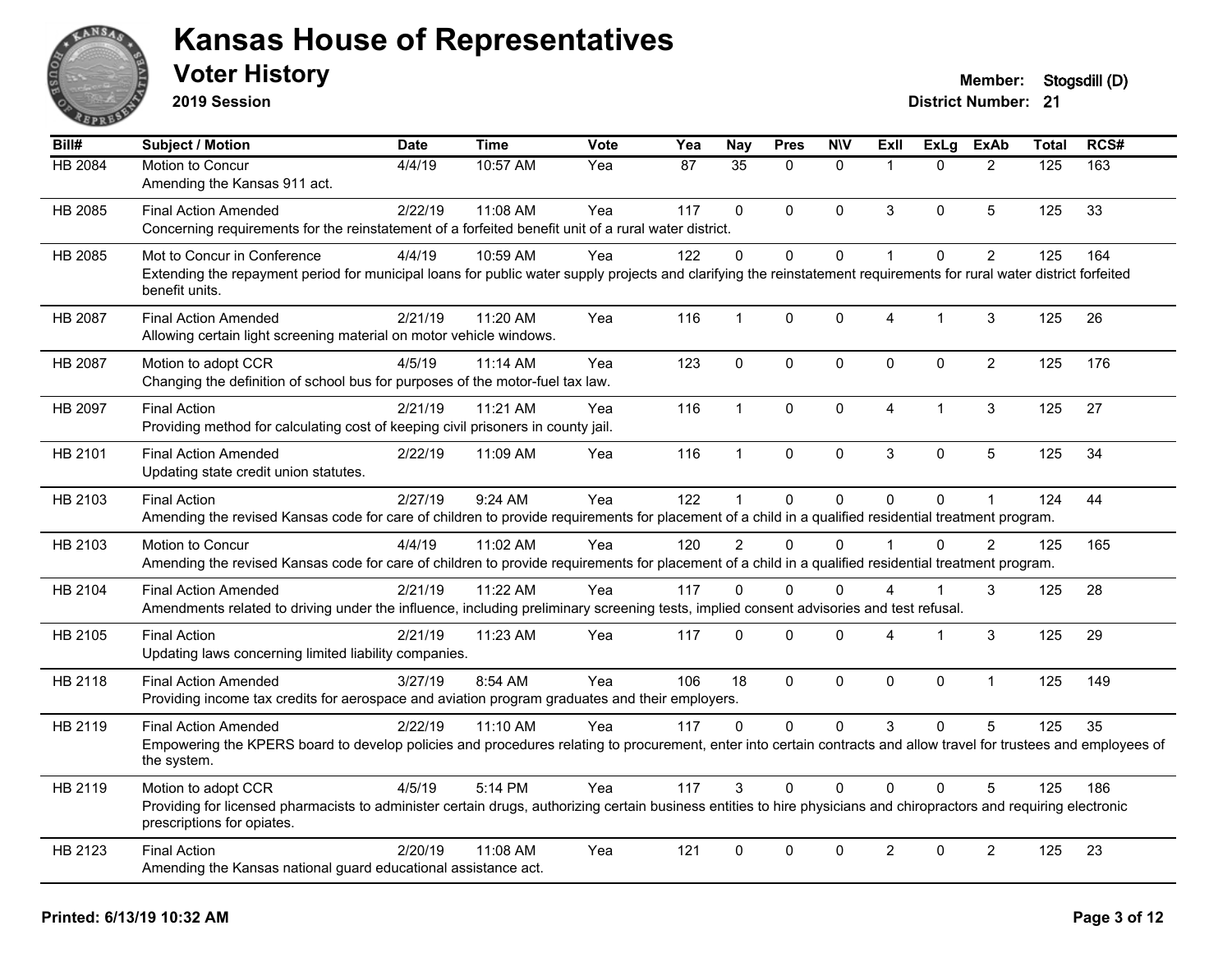

**2019 Session**

| Bill#          | <b>Subject / Motion</b>                                                                                                                                              | <b>Date</b> | <b>Time</b> | Vote | Yea               | <b>Nay</b>     | <b>Pres</b>  | <b>NIV</b>   | <b>ExII</b>    | <b>ExLg</b>    | <b>ExAb</b>    | <b>Total</b> | RCS#            |
|----------------|----------------------------------------------------------------------------------------------------------------------------------------------------------------------|-------------|-------------|------|-------------------|----------------|--------------|--------------|----------------|----------------|----------------|--------------|-----------------|
| <b>HB 2125</b> | <b>Final Action</b><br>Requiring licensees operating a motor vehicle to promptly deliver driver's license upon demand by authorized persons.                         | 2/21/19     | 11:24 AM    | Yea  | $\frac{115}{115}$ | $\overline{2}$ | $\Omega$     | $\mathbf{0}$ | 4              | 1              | 3              | 125          | $\overline{30}$ |
|                |                                                                                                                                                                      |             |             |      |                   |                |              |              |                |                |                |              |                 |
| HB 2126        | <b>Final Action Amended</b>                                                                                                                                          | 2/27/19     | 9:25 AM     | Yea  | 113               | 10             | $\Omega$     | $\mathbf 0$  | 0              | 0              | $\mathbf{1}$   | 124          | 45              |
|                | Regulating the operation of electric-assisted scooters on roads and highways.                                                                                        |             |             |      |                   |                |              |              |                |                |                |              |                 |
| HB 2126        | Motion to adopt CCR                                                                                                                                                  | 4/5/19      | 11:16 AM    | Yea  | 123               | $\mathbf 0$    | $\mathbf 0$  | $\mathbf 0$  | $\Omega$       | 0              | $\overline{2}$ | 125          | 177             |
|                | Adopting the Driver's Privacy Protection Act.                                                                                                                        |             |             |      |                   |                |              |              |                |                |                |              |                 |
| HB 2127        | <b>Final Action</b>                                                                                                                                                  | 2/21/19     | 11:25 AM    | Yea  | 117               | 0              | $\Omega$     | $\mathbf 0$  | 4              | $\overline{1}$ | 3              | 125          | 31              |
|                | Eliminating the marking requirements for certain truck and truck tractors.                                                                                           |             |             |      |                   |                |              |              |                |                |                |              |                 |
| HB 2133        | <b>Final Action Amended</b>                                                                                                                                          | 3/13/19     | 11:22 AM    | Yea  | 121               | $\overline{2}$ | $\mathbf 0$  | $\pmb{0}$    | 0              | 0              | $\mathbf{1}$   | 124          | 84              |
|                | Required reporting for entities who deliver alcoholic liquors to consumers.                                                                                          |             |             |      |                   |                |              |              |                |                |                |              |                 |
| HB 2137        | <b>Final Action</b>                                                                                                                                                  | 3/26/19     | 11:21 AM    | Yea  | 124               | 0              | $\mathbf{0}$ | $\mathbf 0$  | $\overline{1}$ | $\Omega$       | 0              | 125          | 112             |
|                | Legislative review of exceptions to disclosure of public records under the Kansas open records act.                                                                  |             |             |      |                   |                |              |              |                |                |                |              |                 |
| HB 2140        | <b>Final Action</b>                                                                                                                                                  | 2/27/19     | 9:27 AM     | Yea  | 123               | 0              | 0            | $\mathbf{0}$ | $\Omega$       | 0              | $\mathbf{1}$   | 124          | 46              |
|                | Allowing agents of the KBI to participate in the Kansas DROP act and extending the sunset date for the act.                                                          |             |             |      |                   |                |              |              |                |                |                |              |                 |
| HB 2140        | Motion to adopt CCR                                                                                                                                                  | 5/4/19      | 10:04 PM    | Nay  | 98                | 26             | 0            | $\mathbf 1$  | $\Omega$       | 0              | 0              | 125          | 197             |
|                | Providing sales tax authority for Dickinson, Finney, Jackson, Russell, Thomas and Wabaunsee counties; specifying certain county sales tax collection requirements of |             |             |      |                   |                |              |              |                |                |                |              |                 |
|                | director of taxation; and providing a sales tax exemption for sales of certain coins or bullion.                                                                     |             |             |      |                   |                |              |              |                |                |                |              |                 |
| HB 2143        | <b>Final Action</b>                                                                                                                                                  | 2/20/19     | 11:09 AM    | Yea  | 121               | 0              | $\mathbf{0}$ | $\mathbf 0$  | $\overline{2}$ | $\Omega$       | $\overline{2}$ | 125          | 24              |
|                | Updating the version of risk-based capital instructions in effect.                                                                                                   |             |             |      |                   |                |              |              |                |                |                |              |                 |
| HB 2144        | <b>Emergency Final Action Amended</b>                                                                                                                                | 2/27/19     | 12:02 PM    | Nay  | 84                | 40             | $\Omega$     | $\mathbf 0$  | 0              | 0              | 0              | 124          | 68              |
|                | Budget and taxing authority of community colleges; articulation of credits; and student residency requirements.                                                      |             |             |      |                   |                |              |              |                |                |                |              |                 |
| HB 2144        | Mot to Concur in Conference                                                                                                                                          | 4/4/19      | 11:06 AM    | Yea  | 116               | 6              | 0            | $\mathbf 0$  | $\mathbf{1}$   | 0              | $\overline{c}$ | 125          | 166             |
|                | Requiring community colleges to publish certain taxpayer and student transparency data.                                                                              |             |             |      |                   |                |              |              |                |                |                |              |                 |
| HB 2147        | <b>Final Action Amended</b>                                                                                                                                          | 2/27/19     | 9:28 AM     | Yea  | 123               | 0              | $\mathbf{0}$ | $\mathbf{0}$ | $\Omega$       | $\Omega$       | $\mathbf{1}$   | 124          | 47              |
|                | Increasing bond maturity limitations in the Kansas rural housing incentive district act.                                                                             |             |             |      |                   |                |              |              |                |                |                |              |                 |
| HB 2154        | <b>Final Action</b>                                                                                                                                                  | 3/27/19     | 8:56 AM     | Yea  | 111               | 12             | 1            | $\mathbf 0$  | 0              | 0              | $\mathbf{1}$   | 125          | 150             |
|                | Making unemployment benefits available for federal and state employees who are required to work without pay.                                                         |             |             |      |                   |                |              |              |                |                |                |              |                 |
| HB 2160        | <b>Final Action Amended</b>                                                                                                                                          | 3/8/19      | 8:38 AM     | Yea  | 112               | $\overline{7}$ | 0            | $\mathbf 0$  | $\mathbf 0$    | $\mathbf{1}$   | $\overline{4}$ | 124          | 78              |
|                | Providing sales tax authority for Wabaunsee county.                                                                                                                  |             |             |      |                   |                |              |              |                |                |                |              |                 |
| HB 2167        | <b>Final Action Amended</b>                                                                                                                                          | 2/27/19     | 9:34 AM     | Nay  | 63                | 60             | 0            | $\mathbf 0$  | $\Omega$       | 0              | -1             | 124          | 48              |
|                | Establishing a system for the transfer of certain deer hunting permits to nonresidents.                                                                              |             |             |      |                   |                |              |              |                |                |                |              |                 |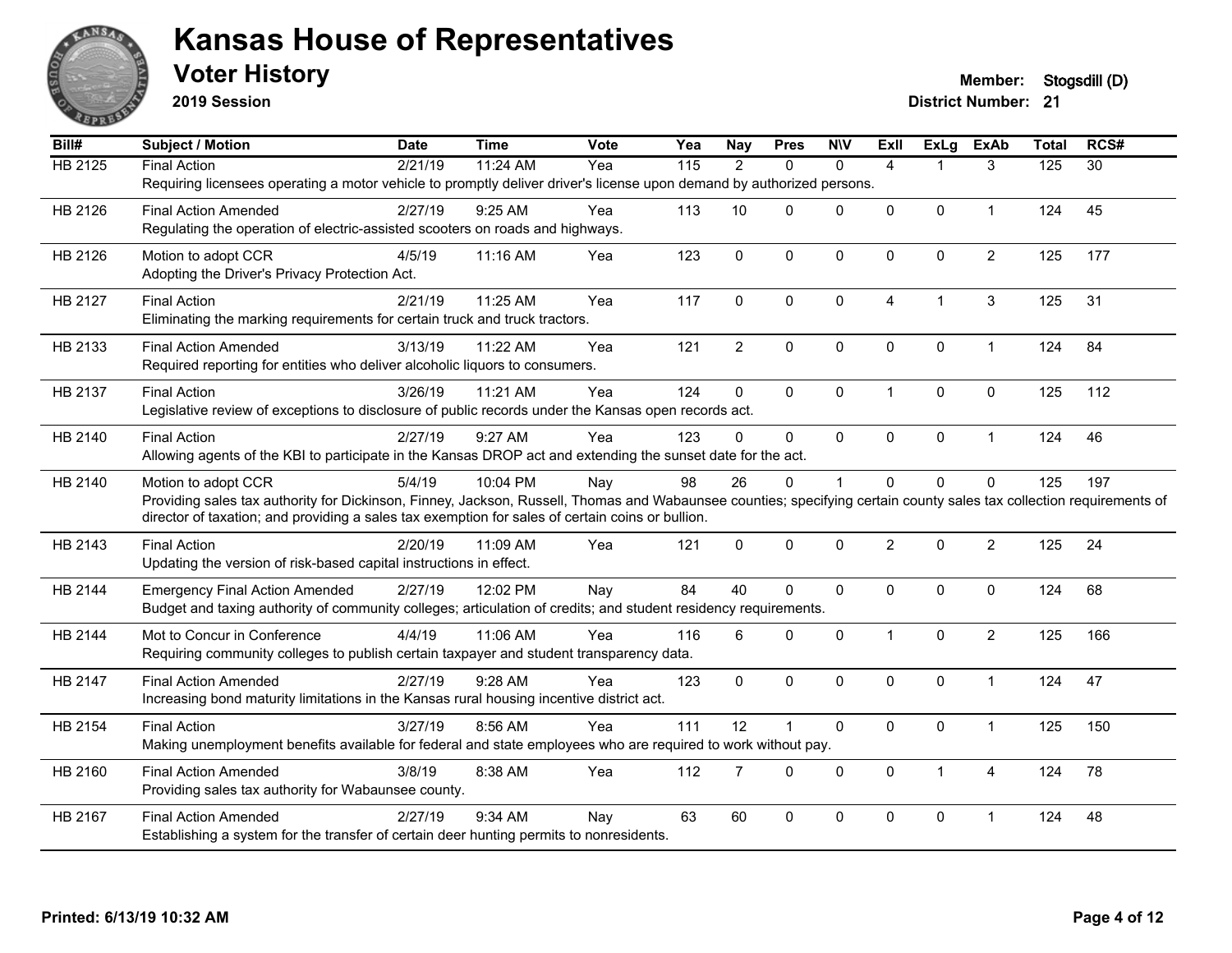

**2019 Session**

| Bill#          | <b>Subject / Motion</b>                                                                                                                                                                               | <b>Date</b> | <b>Time</b> | <b>Vote</b> | Yea | <b>Nay</b>              | <b>Pres</b>    | <b>NIV</b>    | Exll           | <b>ExLg</b> | <b>ExAb</b>    | <b>Total</b> | RCS# |
|----------------|-------------------------------------------------------------------------------------------------------------------------------------------------------------------------------------------------------|-------------|-------------|-------------|-----|-------------------------|----------------|---------------|----------------|-------------|----------------|--------------|------|
| <b>HB 2167</b> | Motion to adopt CCR                                                                                                                                                                                   | 4/5/19      | 6:17 PM     | Yea         | 114 | $\mathcal{R}$           | $\Omega$       | $\mathcal{S}$ | $\Omega$       | $\Omega$    | 5              | 125          | 189  |
|                | Senate Substitute for HB 2167 by Committee on Agriculture and Natural Resources - Establishing a commercial industrial hemp program.                                                                  |             |             |             |     |                         |                |               |                |             |                |              |      |
| HB 2168        | <b>Final Action Amended</b>                                                                                                                                                                           | 2/27/19     | $9:35$ AM   | Yea         | 122 |                         | 0              | $\Omega$      | $\Omega$       | $\Omega$    | 1              | 124          | 49   |
|                | Authorizing the state board of regents to sell and convey certain real property in Cherokee, Riley, Saline and Douglas counties on behalf of Kansas state university and<br>the university of Kansas. |             |             |             |     |                         |                |               |                |             |                |              |      |
| HB 2173        | <b>Final Action Amended</b><br>Establishing a commercial industrial hemp program.                                                                                                                     | 3/26/19     | 11:22 AM    | Yea         | 119 | 5                       | 0              | $\mathbf 0$   | $\mathbf{1}$   | $\Omega$    | $\mathbf 0$    | 125          | 113  |
| HB 2174        | <b>Final Action</b><br>Extending the sunset date of the state use law for five years.                                                                                                                 | 2/27/19     | 9:36 AM     | Yea         | 123 | $\mathbf 0$             | 0              | $\mathbf 0$   | $\mathbf 0$    | $\mathbf 0$ | $\mathbf{1}$   | 124          | 50   |
| HB 2177        | <b>Final Action</b>                                                                                                                                                                                   | 2/27/19     | 9:38 AM     | Yea         | 122 | $\overline{2}$          | 0              | $\mathbf 0$   | $\mathbf 0$    | $\Omega$    | $\mathbf 0$    | 124          | 51   |
|                | Pertaining to the accounting treatment of certain derivative instruments of fixed index annuities.                                                                                                    |             |             |             |     |                         |                |               |                |             |                |              |      |
| HB 2177        | Motion to adopt CCR                                                                                                                                                                                   | 4/5/19      | 3:04 PM     | Yea         | 120 | $\overline{\mathbf{1}}$ | $\Omega$       | $\mathbf{0}$  | $\mathbf{0}$   | $\Omega$    | $\overline{4}$ | 125          | 182  |
|                | Updating accounting and reporting requirements of hedging transactions, risk-based capital instructions and enterprise risk reports and updating definitions for<br>fraudulent insurance acts.        |             |             |             |     |                         |                |               |                |             |                |              |      |
| HB 2178        | <b>Final Action Amended</b><br>Amending the Kansas underground utility damage prevention act.                                                                                                         | 2/27/19     | 9:39 AM     | Yea         | 122 | $\overline{2}$          | 0              | $\mathbf 0$   | $\Omega$       | $\Omega$    | $\mathbf 0$    | 124          | 52   |
| HB 2178        | Motion to Concur                                                                                                                                                                                      | 4/1/19      | 2:17 PM     | Yea         | 120 | $\mathbf{0}$            | 0              | $\mathbf{1}$  | $\overline{1}$ | $\Omega$    | 3              | 125          | 160  |
|                | Amending the Kansas underground utility damage prevention act.                                                                                                                                        |             |             |             |     |                         |                |               |                |             |                |              |      |
| HB 2179        | <b>Final Action</b>                                                                                                                                                                                   | 3/25/19     | 10:32 AM    | Yea         | 124 | $\mathsf 0$             | 0              | $\mathbf 0$   | $\mathbf{1}$   | 0           | $\mathbf 0$    | 125          | 102  |
|                | Adopting the Driver's Privacy Protection Act.                                                                                                                                                         |             |             |             |     |                         |                |               |                |             |                |              |      |
| HB 2185        | <b>Final Action Amended</b>                                                                                                                                                                           | 2/27/19     | 9:40 AM     | Yea         | 123 | $\overline{1}$          | 0              | $\mathbf 0$   | $\mathbf 0$    | 0           | $\mathbf 0$    | 124          | 53   |
|                | Clarifying the naturopathic medicine scope of practice to include diagnostic imaging.                                                                                                                 |             |             |             |     |                         |                |               |                |             |                |              |      |
| HB 2188        | <b>Final Action</b>                                                                                                                                                                                   | 3/19/19     | 11:20 AM    | Yea         | 125 | $\Omega$                | $\overline{0}$ | $\mathbf 0$   | $\Omega$       | $\Omega$    | $\Omega$       | 125          | 88   |
|                | Dissolving the White Clay watershed district no. 26, city of Atchison assumes obligations and amending the tax lid relating to the dissolution of any taxing subdivision.                             |             |             |             |     |                         |                |               |                |             |                |              |      |
| HB 2191        | <b>Final Action</b>                                                                                                                                                                                   | 2/27/19     | 9:41 AM     | Yea         | 124 | $\Omega$                | $\Omega$       | $\Omega$      | $\mathbf 0$    | 0           | 0              | 124          | 54   |
|                | Amending the procedure for execution of a search warrant for electronically stored information.                                                                                                       |             |             |             |     |                         |                |               |                |             |                |              |      |
| HB 2198        | <b>Final Action</b>                                                                                                                                                                                   | 2/27/19     | 9:45 AM     | Yea         | 89  | 35                      | $\Omega$       | $\mathbf{0}$  | $\Omega$       | $\Omega$    | $\mathbf{0}$   | 124          | 55   |
|                | Allowing the use of expedited partner therapy to treat a sexually transmitted disease.                                                                                                                |             |             |             |     |                         |                |               |                |             |                |              |      |
| HB 2199        | <b>Final Action</b>                                                                                                                                                                                   | 2/20/19     | 11:10 AM    | Yea         | 120 | $\mathbf{1}$            | 0              | $\pmb{0}$     | $\overline{2}$ | $\mathbf 0$ | $\overline{2}$ | 125          | 25   |
|                | Amending documentation requirements related to preparation of dead bodies.                                                                                                                            |             |             |             |     |                         |                |               |                |             |                |              |      |
| HB 2201        | <b>Final Action</b>                                                                                                                                                                                   | 2/25/19     | 11:20 AM    | Yea         | 118 | $\Omega$                | $\Omega$       | $\Omega$      |                |             | 4              | 124          | 37   |
|                | Updating statutory references necessitated by 2012 executive reorganization order no. 41 related to administration of tuberculosis programs.                                                          |             |             |             |     |                         |                |               |                |             |                |              |      |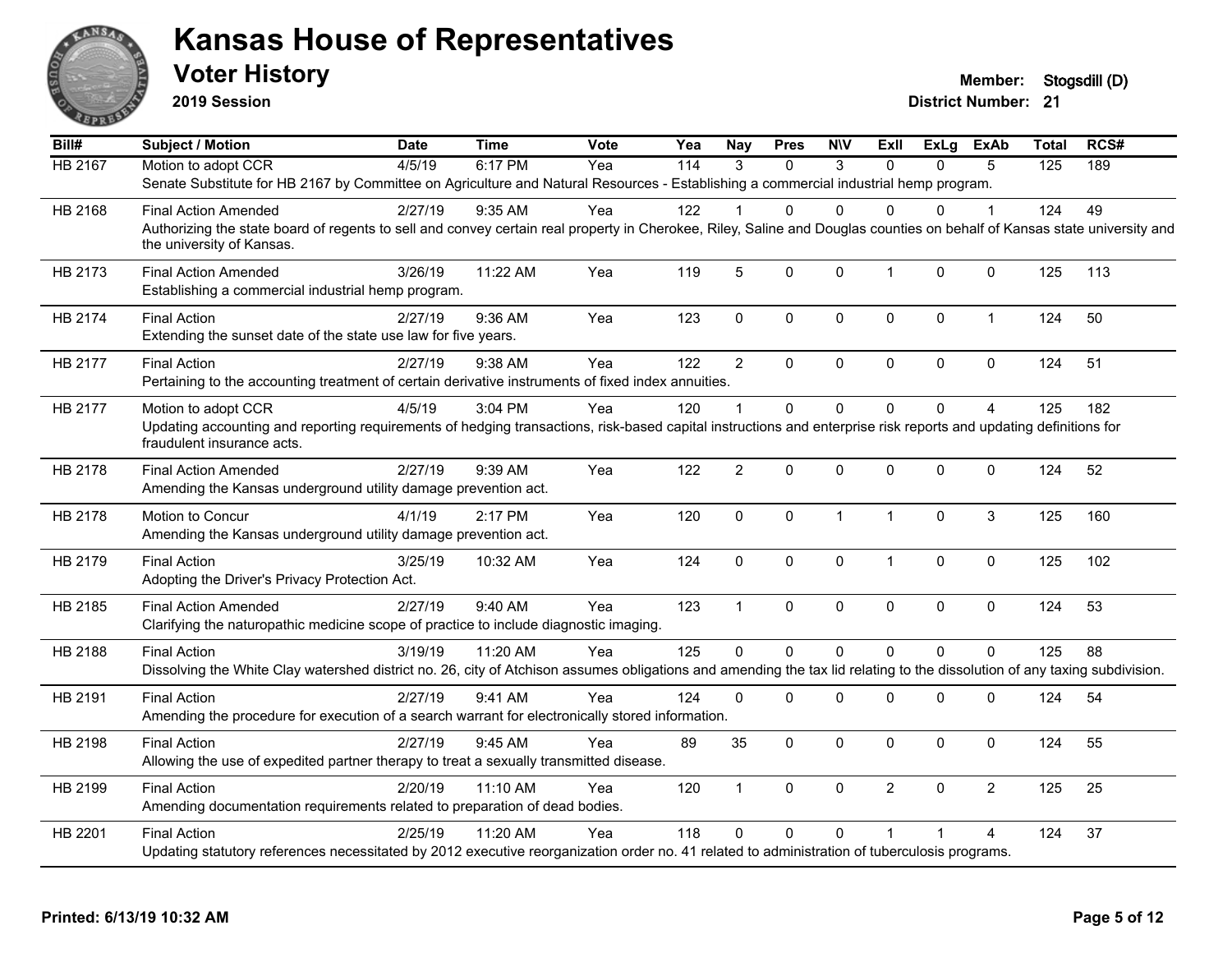

**2019 Session**

| Bill#   | <b>Subject / Motion</b>                                                                                                                                                                                                                                                                                                                              | <b>Date</b> | Time     | Vote | Yea             | Nay          | <b>Pres</b>    | <b>N\V</b>             | ExII         | ExLg         | <b>ExAb</b>    | <b>Total</b> | RCS# |
|---------|------------------------------------------------------------------------------------------------------------------------------------------------------------------------------------------------------------------------------------------------------------------------------------------------------------------------------------------------------|-------------|----------|------|-----------------|--------------|----------------|------------------------|--------------|--------------|----------------|--------------|------|
| HB 2203 | <b>Emergency Final Action</b>                                                                                                                                                                                                                                                                                                                        | 2/27/19     | 11:58 AM | Yea  | $\overline{92}$ | 32           | $\Omega$       | $\Omega$               | $\Omega$     | <sup>n</sup> | $\Omega$       | 124          | 66   |
|         | Exempting individuals employed by the Kansas academies of U.S. department of defense STARBASE program from KPERS working after retirement requirements<br>and authorizing reimbursement of suspended retirement benefits for certain retirants.                                                                                                      |             |          |      |                 |              |                |                        |              |              |                |              |      |
| HB 2203 | Motion to adopt CCR<br>Reconciling amendments to certain statutes.                                                                                                                                                                                                                                                                                   | 5/5/19      | 1:04 AM  | Yea  | 121             | $\Omega$     | 0              | $\boldsymbol{\Lambda}$ | $\mathbf 0$  | $\Omega$     | $\mathbf{0}$   | 125          | 202  |
| HB 2206 | <b>Final Action</b><br>Changing the bonding and cost requirements for animals taken into custody under a violation of cruelty to animals.                                                                                                                                                                                                            | 2/27/19     | 9:46 AM  | Yea  | 124             | $\Omega$     | $\Omega$       | $\mathbf 0$            | $\mathbf 0$  | 0            | $\mathbf 0$    | 124          | 56   |
| HB 2209 | <b>Final Action</b><br>Authorizing the state board of regents to purchase cybersecurity insurance.                                                                                                                                                                                                                                                   | 2/27/19     | 9:47 AM  | Yea  | 124             | $\Omega$     | 0              | $\mathbf{0}$           | $\mathbf{0}$ | $\Omega$     | $\mathbf 0$    | 124          | 57   |
| HB 2209 | Motion to Adopt CCR<br>Establishing the unclaimed life insurance benefits act, updating certain definitions pertaining to unfair trade practices and association health plans, and providing for<br>third party administrator fees, the purchase of cybersecurity insurance by the Kansas board of regents and certain healthcare benefits coverage. | 4/5/19      | 12:50 PM | Nav  | 84              | 39           | 0              | $\Omega$               | $\Omega$     | $\Omega$     | $\overline{2}$ | 125          | 180  |
| HB 2211 | <b>Final Action</b><br>Allowing judges to waive or reduce driver's license reinstatement fees.                                                                                                                                                                                                                                                       | 2/27/19     | 9:48 AM  | Yea  | 122             | 2            | $\Omega$       | $\Omega$               | $\Omega$     | $\Omega$     | $\mathbf{0}$   | 124          | 58   |
| HB 2214 | <b>Final Action Amended</b><br>Changing the definition of school bus for purposes of the motor-fuel tax law.                                                                                                                                                                                                                                         | 2/27/19     | 9:49 AM  | Yea  | 124             | $\mathbf{0}$ | $\Omega$       | $\mathbf{0}$           | $\mathbf{0}$ | $\Omega$     | $\mathbf{0}$   | 124          | 59   |
| HB 2214 | Motion to Adopt CCR<br>Senate Substitute for HB 2214 by Committee on Transportation - Providing for an increase in registration fees for electric and hybrid vehicles.                                                                                                                                                                               | 4/5/19      | 3:23 PM  | Nay  | 80              | 41           | 0              | $\Omega$               | $\mathbf{0}$ | 0            | 4              | 125          | 183  |
| HB 2215 | <b>Final Action</b><br>Kansas state fair board is authorized to create a nonprofit corporation for the benefit of the state fair.                                                                                                                                                                                                                    | 2/26/19     | 9:23 AM  | Yea  | 122             | $\mathbf{0}$ | 0              |                        | $\mathbf{0}$ | 0            | 1              | 124          | 38   |
| HB 2223 | <b>Emergency Final Action Amended</b><br>Replacing vineyard permits with producer permits to allow individuals to use a wider variety of agricultural products in the production of wine under such permit.                                                                                                                                          | 2/27/19     | 12:03 PM | Yea  | 124             | $\Omega$     | $\overline{0}$ | $\Omega$               | $\Omega$     | $\Omega$     | $\mathbf 0$    | 124          | 69   |
| HB 2223 | Motion to adopt CCR<br>Adopting economic development program evaluation and information disclosure regimes and expanding economic development incentive financing to address<br>housing shortages.                                                                                                                                                   | 5/2/19      | 11:35 AM | Yea  | 123             | $\Omega$     | 0              |                        | $\Omega$     | 0            |                | 125          | 191  |
| HB 2225 | <b>Final Action</b><br>Adding on-track train equipment to the circumstances that a vehicle driver must stop at railroad crossings.                                                                                                                                                                                                                   | 2/27/19     | 9:50 AM  | Yea  | 121             | 3            | 0              | $\pmb{0}$              | $\mathbf 0$  | 0            | $\mathbf 0$    | 124          | 60   |
| HB 2225 | Motion to adopt CCR<br>Senate Substitute for HB 2225 by Committee on Transportation - Providing for an increase in permit fees for oversize or overweight vehicles and required registration<br>for escort vehicle service operators.                                                                                                                | 4/5/19      | 11:19 AM | Yea  | 91              | 32           | $\Omega$       | $\mathbf{0}$           | $\Omega$     | $\Omega$     | $\overline{2}$ | 125          | 178  |
| HB 2239 | <b>Final Action Amended</b><br>Liquor sales by licensees in common consumption areas.                                                                                                                                                                                                                                                                | 2/27/19     | 9:51 AM  | Yea  | 121             | 3            | 0              | $\Omega$               | $\Omega$     | 0            | $\mathbf{0}$   | 124          | 61   |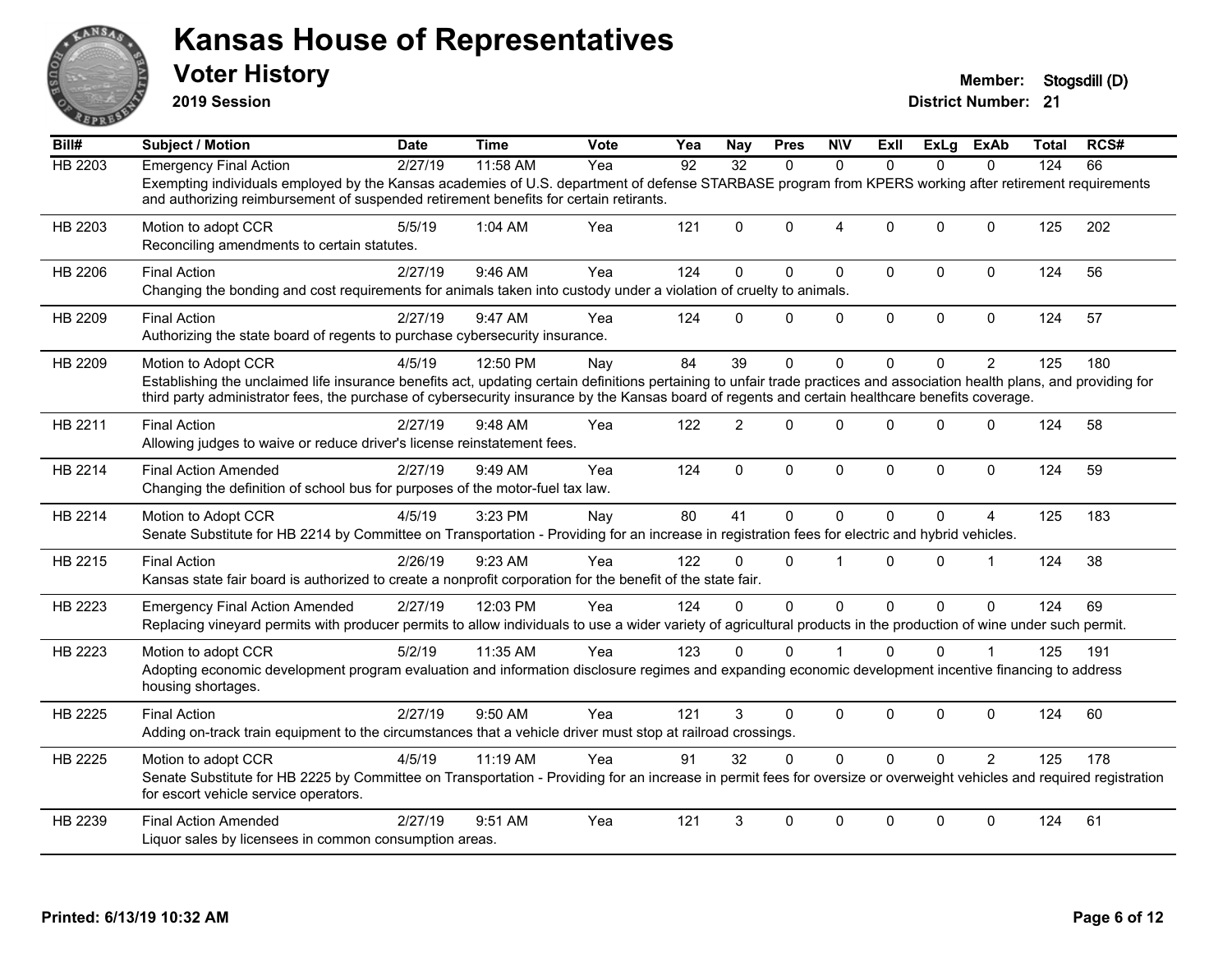

**2019 Session**

| Bill#          | Subject / Motion                                                                                                                                                                                                                                                                                                                              | <b>Date</b> | <b>Time</b> | <b>Vote</b> | Yea            | <b>Nay</b>     | <b>Pres</b>  | <b>N\V</b>   | <b>Exll</b>    | <b>ExLg</b> | <b>ExAb</b>    | <b>Total</b> | RCS# |
|----------------|-----------------------------------------------------------------------------------------------------------------------------------------------------------------------------------------------------------------------------------------------------------------------------------------------------------------------------------------------|-------------|-------------|-------------|----------------|----------------|--------------|--------------|----------------|-------------|----------------|--------------|------|
| <b>HB 2243</b> | <b>Final Action Amended</b>                                                                                                                                                                                                                                                                                                                   | 2/27/19     | 9:52 AM     | Yea         | 118            | 6              | $\Omega$     | $\mathbf{0}$ | $\Omega$       | $\Omega$    | $\mathbf{0}$   | 124          | 62   |
|                | Exempting animal shelters from registration requirements as a charitable organization.                                                                                                                                                                                                                                                        |             |             |             |                |                |              |              |                |             |                |              |      |
| HB 2244        | <b>Final Action Amended</b>                                                                                                                                                                                                                                                                                                                   | 3/27/19     | 9:00 AM     | Yea         | 89             | 35             | $\mathbf{0}$ | $\mathbf{0}$ | $\mathbf{0}$   | $\Omega$    | $\mathbf{1}$   | 125          | 151  |
|                | Authorizing the use of cannabidiol treatment preparation to treat certain medical conditions.                                                                                                                                                                                                                                                 |             |             |             |                |                |              |              |                |             |                |              |      |
| HB 2246        | <b>Final Action</b>                                                                                                                                                                                                                                                                                                                           | 2/27/19     | 9:15 AM     | Yea         | 121            | $\mathbf{1}$   | $\pmb{0}$    | $\mathbf{1}$ | $\mathbf{0}$   | 0           | $\mathbf{1}$   | 124          | 40   |
|                | Changing the requirements to begin production on distinctive license plates.                                                                                                                                                                                                                                                                  |             |             |             |                |                |              |              |                |             |                |              |      |
| HB 2246        | Mot to Concur in Conference                                                                                                                                                                                                                                                                                                                   | 4/5/19      | 3:47 PM     | Nay         | $\overline{7}$ | 114            | $\mathbf 0$  | $\mathbf 0$  | $\Omega$       | $\Omega$    | $\overline{4}$ | 125          | 185  |
|                | Changing the requirements to begin production on distinctive license plates and providing for the proud educator, alpha kappa alpha, knights of Columbus and current<br>and veteran members of the United States army, navy, marine corps, air force and coast guard license plates.                                                          |             |             |             |                |                |              |              |                |             |                |              |      |
| HB 2248        | <b>Final Action</b>                                                                                                                                                                                                                                                                                                                           | 2/27/19     | $9:54$ AM   | Yea         | 122            | $\mathcal{P}$  | $\Omega$     | $\mathbf 0$  | $\Omega$       | $\Omega$    | $\mathbf{0}$   | 124          | 63   |
|                | Allowing all-terrain vehicles to cross federal or state highways.                                                                                                                                                                                                                                                                             |             |             |             |                |                |              |              |                |             |                |              |      |
| HB 2248        | Motion to adopt CCR                                                                                                                                                                                                                                                                                                                           | 5/5/19      | 1:20 AM     | Yea         | 110            | 11             | $\mathbf 0$  | 4            | $\Omega$       | $\Omega$    | $\mathbf 0$    | 125          | 203  |
|                | Delaying enforcement of the scrap metal theft reduction act, transferring responsibility for the scrap metal database to the Kansas bureau of investigation, reducing the                                                                                                                                                                     |             |             |             |                |                |              |              |                |             |                |              |      |
|                | registration fee for scrap metal dealers and changing scrap metal dealer obligations under the scrap metal theft reduction act; amending the definition of "consumer                                                                                                                                                                          |             |             |             |                |                |              |              |                |             |                |              |      |
|                | transaction" and "supplier" in the Kansas consumer protection act.                                                                                                                                                                                                                                                                            |             |             |             |                |                |              |              |                |             |                |              |      |
| HB 2274        | <b>Final Action Amended</b>                                                                                                                                                                                                                                                                                                                   | 3/26/19     | 11:28 AM    | Nay         | 85             | 39             | $\mathbf 0$  | $\mathbf 0$  | 1              | 0           | $\mathbf 0$    | 125          | 114  |
|                | Requiring notification to patients that the effects of a medication abortion may be reversible.                                                                                                                                                                                                                                               |             |             |             |                |                |              |              |                |             |                |              |      |
| HB 2279        | <b>Emergency Final Action Amended</b>                                                                                                                                                                                                                                                                                                         | 2/27/19     | 12:07 PM    | Yea         | 124            | $\overline{0}$ | $\mathbf 0$  | $\mathbf 0$  | $\mathbf{0}$   | $\Omega$    | $\mathbf 0$    | 124          | 73   |
|                | Requiring law enforcement officers to provide information about timing of release from custody when an arrest is made following a domestic violence call.                                                                                                                                                                                     |             |             |             |                |                |              |              |                |             |                |              |      |
| HB 2281        | <b>Final Action</b>                                                                                                                                                                                                                                                                                                                           | 2/27/19     | 9:55 AM     | Yea         | 102            | 22             | $\mathbf 0$  | $\mathbf 0$  | $\Omega$       | $\Omega$    | $\mathbf 0$    | 124          | 64   |
|                | Providing that a court order modifying a criminal sentence only modifies the portion of the sentence referenced by the court and not remaining portions of the original<br>sentence.                                                                                                                                                          |             |             |             |                |                |              |              |                |             |                |              |      |
| HB 2290        | <b>Final Action Amended</b>                                                                                                                                                                                                                                                                                                                   | 2/27/19     | 9:56 AM     | Yea         | 124            | $\Omega$       | $\mathbf 0$  | $\Omega$     | $\Omega$       | $\Omega$    | $\mathbf 0$    | 124          | 65   |
|                | Creating a crime victims compensation division within the attorney general's office.                                                                                                                                                                                                                                                          |             |             |             |                |                |              |              |                |             |                |              |      |
| HB 2290        | Motion to adopt CCR                                                                                                                                                                                                                                                                                                                           | 5/5/19      | 12:25 AM    | Yea         | 123            | $\Omega$       | $\mathbf{0}$ | 2            | $\Omega$       | $\Omega$    | $\Omega$       | 125          | 201  |
|                | Establishing the Kansas closed case task force; creating the Kansas criminal justice reform commission; concerning criminal history record checks for entities                                                                                                                                                                                |             |             |             |                |                |              |              |                |             |                |              |      |
|                | providing care to children, the elderly or individuals with disabilities; creating a Kansas victim information and notification everyday (VINE) coordinator, a Kansas youth                                                                                                                                                                   |             |             |             |                |                |              |              |                |             |                |              |      |
|                | suicide prevention coordinator, and a crime victims compensation division within the office of the attorney general; legislative review of exceptions to disclosure of<br>public records under the Kansas open records act; and changing tort claims fund obligations for claims involving alleged violations of the Kansas open meetings act |             |             |             |                |                |              |              |                |             |                |              |      |
|                | and open records act.                                                                                                                                                                                                                                                                                                                         |             |             |             |                |                |              |              |                |             |                |              |      |
| HB 2307        | <b>Final Action Amended</b>                                                                                                                                                                                                                                                                                                                   | 3/26/19     | 11:32 AM    | Yea         | 91             | 33             | $\Omega$     | $\mathbf{0}$ | $\mathbf{1}$   | $\Omega$    | $\mathbf{0}$   | 125          | 115  |
|                | Establishing non-covered dental benefits under health insurance plans and limitations on plan changes.                                                                                                                                                                                                                                        |             |             |             |                |                |              |              |                |             |                |              |      |
| HB 2314        | <b>Final Action Amended</b>                                                                                                                                                                                                                                                                                                                   | 3/26/19     | 11:33 AM    | Yea         | 97             | 27             | $\mathbf{0}$ | $\Omega$     | $\overline{1}$ | $\Omega$    | $\mathbf{0}$   | 125          | 116  |
|                | Rehabilitation of abandoned property by cities.                                                                                                                                                                                                                                                                                               |             |             |             |                |                |              |              |                |             |                |              |      |
|                |                                                                                                                                                                                                                                                                                                                                               |             |             |             |                |                |              |              |                |             |                |              |      |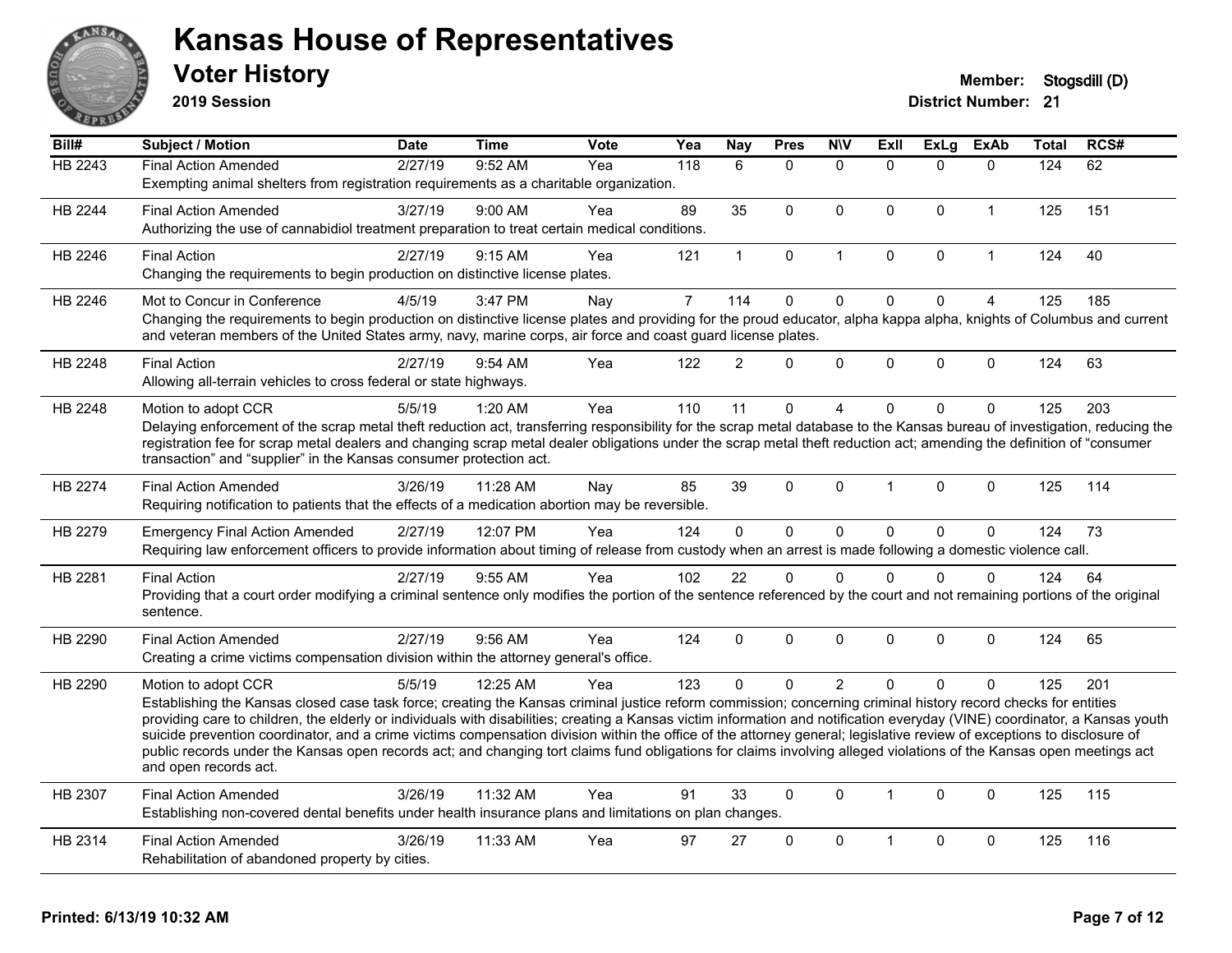

**2019 Session**

| Bill#           | <b>Subject / Motion</b>                                                                                                                                                | <b>Date</b> | <b>Time</b> | Vote | Yea | <b>Nay</b>     | <b>Pres</b>    | <b>NIV</b>     | <b>ExII</b>    | <b>ExLg</b>    | <b>ExAb</b>    | <b>Total</b> | RCS#           |
|-----------------|------------------------------------------------------------------------------------------------------------------------------------------------------------------------|-------------|-------------|------|-----|----------------|----------------|----------------|----------------|----------------|----------------|--------------|----------------|
| HB 2326         | <b>Final Action Amended</b>                                                                                                                                            | 3/27/19     | 9:02 AM     | Nay  | 83  | 41             | $\Omega$       | $\mathbf{0}$   | $\Omega$       | $\Omega$       |                | 125          | 152            |
|                 | Recognizing licenses to carry a concealed firearm issued by other jurisdictions.                                                                                       |             |             |      |     |                |                |                |                |                |                |              |                |
| HB 2336         | <b>Emergency Final Action</b>                                                                                                                                          | 2/27/19     | 12:04 PM    | Yea  | 124 | $\mathbf{0}$   | $\mathbf 0$    | $\mathbf 0$    | $\mathbf 0$    | $\Omega$       | $\mathbf 0$    | 124          | 70             |
|                 | Clarifying when offenders under supervision of the secretary of corrections are awarded jail credit.                                                                   |             |             |      |     |                |                |                |                |                |                |              |                |
| HB 2346         | <b>Emergency Final Action Amended</b>                                                                                                                                  | 2/27/19     | 12:06 PM    | Yea  | 113 | 11             | $\pmb{0}$      | $\pmb{0}$      | 0              | 0              | 0              | 124          | 72             |
|                 | Relating to standards for school-administered vision screenings.                                                                                                       |             |             |      |     |                |                |                |                |                |                |              |                |
| HB 2360         | <b>Emergency Final Action Amended</b>                                                                                                                                  | 2/27/19     | 12:05 PM    | Yea  | 124 | $\mathbf{0}$   | $\mathbf 0$    | $\mathbf 0$    | $\Omega$       | 0              | $\mathbf 0$    | 124          | 71             |
|                 | Concerning background checks of employees and volunteers that have unsupervised access to children, the elderly or individuals with disabilities.                      |             |             |      |     |                |                |                |                |                |                |              |                |
| HB 2365         | <b>Final Action</b>                                                                                                                                                    | 2/26/19     | 9:24 AM     | Yea  | 122 | 0              | $\Omega$       |                | $\Omega$       | $\Omega$       |                | 124          | 39             |
|                 | Providing for confidential communications of Kansas national guard members in peer support counseling sessions.                                                        |             |             |      |     |                |                |                |                |                |                |              |                |
| HB 2365         | Mot to Concur in Conference                                                                                                                                            | 4/4/19      | 2:42 PM     | Yea  | 121 |                | $\Omega$       | $\overline{2}$ | $\mathbf{0}$   | $\Omega$       | $\mathbf{1}$   | 125          | 167            |
|                 | Providing for confidential communications of Kansas national guard members in peer support counseling sessions.                                                        |             |             |      |     |                |                |                |                |                |                |              |                |
| HB 2369         | <b>Final Action Amended</b>                                                                                                                                            | 3/27/19     | 9:03 AM     | Yea  | 114 | 10             | $\Omega$       | $\mathbf 0$    | 0              | 0              |                | 125          | 153            |
|                 | Authorizing the secretary of transportation to designate toll projects on new and existing highways and changing financing requirements for toll or turnpike projects. |             |             |      |     |                |                |                |                |                |                |              |                |
| HB 2371         | <b>Final Action Amended</b>                                                                                                                                            | 3/27/19     | $9:04$ AM   | Yea  | 102 | 22             | $\Omega$       | $\Omega$       | $\Omega$       | $\Omega$       | $\overline{1}$ | 125          | 154            |
|                 | Providing for an increase in permit fees for oversize or overweight vehicles and requiring registration for escort vehicle service operators.                          |             |             |      |     |                |                |                |                |                |                |              |                |
| HB 2372         | <b>Final Action Amended</b>                                                                                                                                            | 3/27/19     | 9:06 AM     | Yea  | 73  | 51             | 0              | 0              | 0              | 0              | $\mathbf 1$    | 125          | 155            |
|                 | Providing for an increase in registration fees for electric and hybrid vehicles.                                                                                       |             |             |      |     |                |                |                |                |                |                |              |                |
| HB 2389         | <b>Final Action Amended</b>                                                                                                                                            | 3/26/19     | 11:35 AM    | Yea  | 122 | $\overline{2}$ | $\mathbf 0$    | $\mathbf 0$    | $\mathbf{1}$   | 0              | 0              | 125          | 117            |
|                 | Requiring electronic prescriptions for certain controlled substances.                                                                                                  |             |             |      |     |                |                |                |                |                |                |              |                |
| HB 2396         | <b>Final Action Amended</b>                                                                                                                                            | 3/26/19     | 11:36 AM    | Yea  | 97  | 27             | $\mathbf 0$    | $\mathbf 0$    | 1              | $\overline{0}$ | $\mathbf 0$    | 125          | 118            |
|                 | Allowing use of certified drug abuse treatment programs for certain offenders convicted of unlawful cultivation or distribution of controlled substances.              |             |             |      |     |                |                |                |                |                |                |              |                |
| HB 2402         | <b>Final Action Amended</b>                                                                                                                                            | 3/27/19     | $9:08$ AM   | Yea  | 106 | 18             | $\Omega$       | $\mathbf{0}$   | $\Omega$       | $\Omega$       | $\mathbf 1$    | 125          | 156            |
|                 | Authorizing certain business entities to hire physicians and chiropractors.                                                                                            |             |             |      |     |                |                |                |                |                |                |              |                |
| <b>HCR 5015</b> | <b>EFA Amend and Debate</b>                                                                                                                                            | 5/29/19     | 11:33 AM    | Yea  | 116 | 0              | $\overline{0}$ | $\pmb{0}$      | 0              | 0              | 9              | 125          | 204            |
|                 | Ratifying and providing for continuation of the May 9, 2019, state of disaster emergency declaration for certain Kansas counties.                                      |             |             |      |     |                |                |                |                |                |                |              |                |
| HR 6004         | <b>Final Action Amended</b>                                                                                                                                            | 1/23/19     | 11:14 AM    | Nay  | 104 | 15             | 0              | $\mathbf 0$    | $\overline{2}$ | 0              | 4              | 125          | $\overline{7}$ |
|                 | Permanent rules of the House of Representatives for the 2019-2020 biennium.                                                                                            |             |             |      |     |                |                |                |                |                |                |              |                |
| HR 6018         | <b>Final Action</b>                                                                                                                                                    | 3/26/19     | 11:37 AM    | Yea  | 124 | $\Omega$       | $\Omega$       | $\mathbf{0}$   | $\mathbf{1}$   | $\mathbf{0}$   | $\pmb{0}$      | 125          | 119            |
|                 | Requesting the federal government address water issues in the Arkansas River basis.                                                                                    |             |             |      |     |                |                |                |                |                |                |              |                |
| SB <sub>9</sub> | <b>Final Action</b>                                                                                                                                                    | 2/22/19     | 11:13 AM    | Yea  | 117 | $\Omega$       | $\Omega$       | $\mathbf{0}$   | 3              | $\Omega$       | 5              | 125          | 36             |
|                 | Authorizing the transfer of \$115,000,000 from the state general fund to the Kansas public employees retirement fund during fiscal year 2019.                          |             |             |      |     |                |                |                |                |                |                |              |                |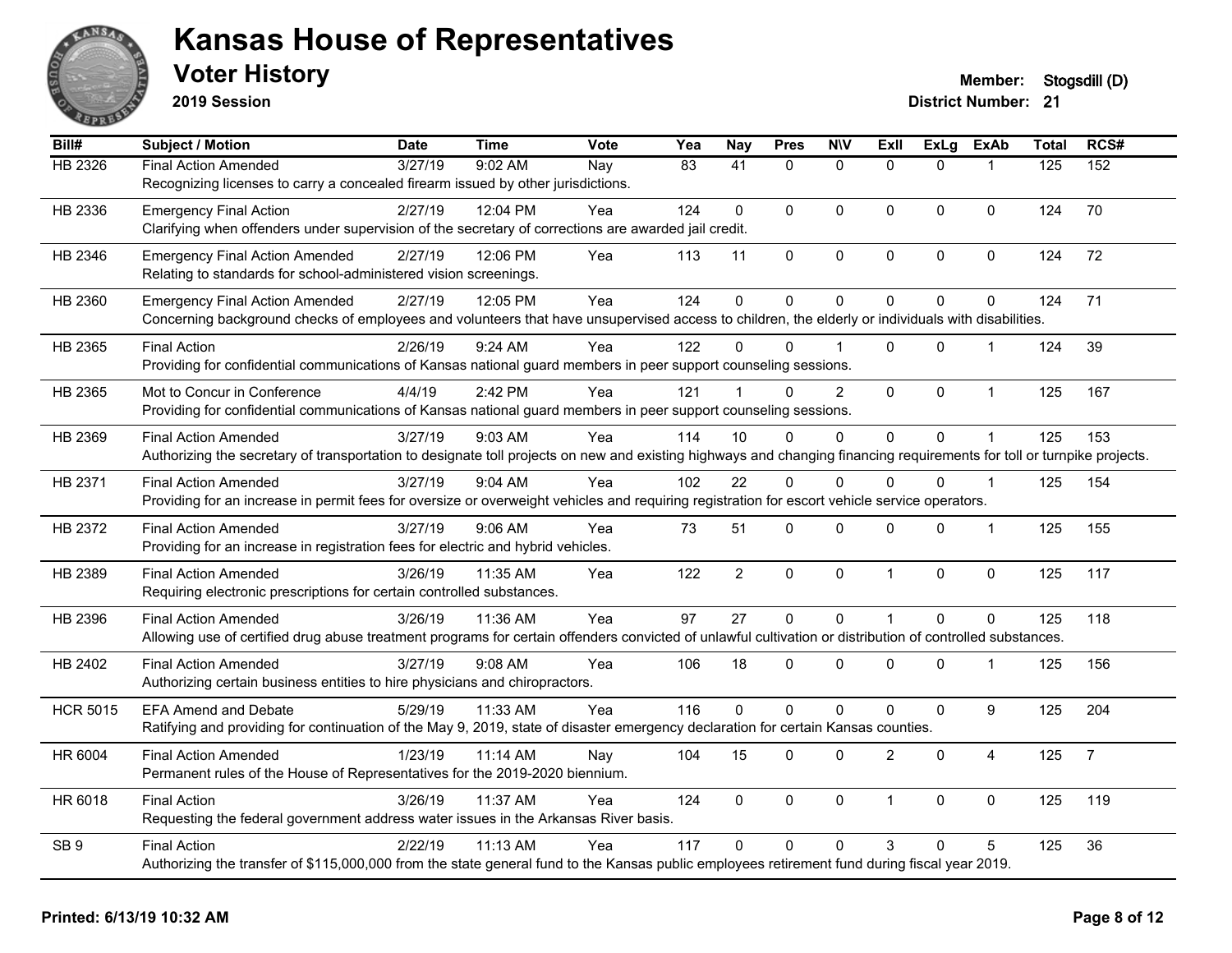

**2019 Session**

| Bill#        | <b>Subject / Motion</b>                                                                                                                                                                                                                                                                                                                                                                                                                                                                                                                                                                                                                                                                                                                                                                                                                                                                                                                                                                                                                                                                                                                                                                              | <b>Date</b> | <b>Time</b> | Vote | Yea | <b>Nay</b> | <b>Pres</b> | <b>NIV</b>   | ExII           | <b>ExLg</b>  | <b>ExAb</b>    | Total | RCS# |
|--------------|------------------------------------------------------------------------------------------------------------------------------------------------------------------------------------------------------------------------------------------------------------------------------------------------------------------------------------------------------------------------------------------------------------------------------------------------------------------------------------------------------------------------------------------------------------------------------------------------------------------------------------------------------------------------------------------------------------------------------------------------------------------------------------------------------------------------------------------------------------------------------------------------------------------------------------------------------------------------------------------------------------------------------------------------------------------------------------------------------------------------------------------------------------------------------------------------------|-------------|-------------|------|-----|------------|-------------|--------------|----------------|--------------|----------------|-------|------|
| <b>SB 15</b> | <b>Final Action Amended</b>                                                                                                                                                                                                                                                                                                                                                                                                                                                                                                                                                                                                                                                                                                                                                                                                                                                                                                                                                                                                                                                                                                                                                                          | 3/26/19     | 11:39 AM    | Yea  | 124 | $\Omega$   | $\Omega$    | $\mathbf{0}$ | $\mathbf{1}$   | $\Omega$     | $\mathbf{0}$   | 125   | 120  |
|              | Amending the definition of "service-connected" in the Kansas police and firemen's retirement system.                                                                                                                                                                                                                                                                                                                                                                                                                                                                                                                                                                                                                                                                                                                                                                                                                                                                                                                                                                                                                                                                                                 |             |             |      |     |            |             |              |                |              |                |       |      |
| <b>SB 15</b> | Motion to adopt CCR                                                                                                                                                                                                                                                                                                                                                                                                                                                                                                                                                                                                                                                                                                                                                                                                                                                                                                                                                                                                                                                                                                                                                                                  | 4/4/19      | 2:45 PM     | Yea  | 122 |            | 0           |              | $\mathbf 0$    | 0            |                | 125   | 168  |
|              | Amending public health provisions relating to behavioral sciences regulatory board professional licensure, naturopathic doctor scope of practice and adult care home<br>licensure and receivership.                                                                                                                                                                                                                                                                                                                                                                                                                                                                                                                                                                                                                                                                                                                                                                                                                                                                                                                                                                                                  |             |             |      |     |            |             |              |                |              |                |       |      |
| <b>SB 16</b> | <b>Final Action Sub Bill</b>                                                                                                                                                                                                                                                                                                                                                                                                                                                                                                                                                                                                                                                                                                                                                                                                                                                                                                                                                                                                                                                                                                                                                                         | 3/26/19     | 11:57 AM    | Nay  | 63  | 61         | 0           | $\mathbf{0}$ | $\mathbf{1}$   | $\mathbf{0}$ | $\mathbf{0}$   | 125   | 121  |
|              | House Substitute for SB 16 by Committee on K-12 Education Budget - Making appropriations for the department of education for FY 2020 and FY 2021 in response to<br>litigation; increasing BASE aid for certain school years; and other amendments related to education.                                                                                                                                                                                                                                                                                                                                                                                                                                                                                                                                                                                                                                                                                                                                                                                                                                                                                                                              |             |             |      |     |            |             |              |                |              |                |       |      |
| <b>SB 16</b> | Motion to adopt CCR                                                                                                                                                                                                                                                                                                                                                                                                                                                                                                                                                                                                                                                                                                                                                                                                                                                                                                                                                                                                                                                                                                                                                                                  | 4/4/19      | 3:43 PM     | Yea  | 76  | 47         | 0           |              | $\mathbf 0$    | $\Omega$     | $\mathbf 1$    | 125   | 170  |
|              | House Substitute for SB 16 by Committee on K-12 Education Budget - Making appropriations for the department of education for FY 2020 and FY 2021 in response to<br>litigation; increasing BASE aid for certain school years; and other amendments related to education.                                                                                                                                                                                                                                                                                                                                                                                                                                                                                                                                                                                                                                                                                                                                                                                                                                                                                                                              |             |             |      |     |            |             |              |                |              |                |       |      |
| <b>SB 17</b> | <b>Final Action</b>                                                                                                                                                                                                                                                                                                                                                                                                                                                                                                                                                                                                                                                                                                                                                                                                                                                                                                                                                                                                                                                                                                                                                                                  | 3/13/19     | 11:23 AM    | Yea  | 101 | 22         | 0           | 0            | 0              | 0            | 1              | 124   | 85   |
|              | Requiring class M driver's licenses when operating a motorcycle registered under a temporary permit.                                                                                                                                                                                                                                                                                                                                                                                                                                                                                                                                                                                                                                                                                                                                                                                                                                                                                                                                                                                                                                                                                                 |             |             |      |     |            |             |              |                |              |                |       |      |
| <b>SB 18</b> | <b>Final Action Amended</b>                                                                                                                                                                                                                                                                                                                                                                                                                                                                                                                                                                                                                                                                                                                                                                                                                                                                                                                                                                                                                                                                                                                                                                          | 3/26/19     | 11:59 AM    | Yea  | 124 | $\Omega$   | 0           | $\pmb{0}$    | $\overline{1}$ | $\Omega$     | $\mathbf 0$    | 125   | 122  |
|              | Providing a process for the attorney general to enter into diversion agreements.                                                                                                                                                                                                                                                                                                                                                                                                                                                                                                                                                                                                                                                                                                                                                                                                                                                                                                                                                                                                                                                                                                                     |             |             |      |     |            |             |              |                |              |                |       |      |
| <b>SB 18</b> | Motion to adopt CCR                                                                                                                                                                                                                                                                                                                                                                                                                                                                                                                                                                                                                                                                                                                                                                                                                                                                                                                                                                                                                                                                                                                                                                                  | 4/5/19      | 10:33 AM    | Yea  | 123 | $\Omega$   | 0           | 0            | $\mathbf 0$    | 0            | $\overline{2}$ | 125   | 171  |
|              | Providing a process for the attorney general to enter into diversion agreements; authorizing certain entities to access a criminal defendant's presentence investigation<br>report; amending the crime of counterfeiting currency; clarifying the definition of comparable offense under the Kansas criminal code, the timing of claiming error on<br>appeal, and the grounds for a motion to correct an illegal sentence; allowing use of certified drug abuse treatment programs for certain offenders convicted of unlawful<br>cultivation or distribution of controlled substances; amending available sanctions for violation of condition of postrelease supervision; increasing criminal penalties for<br>abuse of a child and involuntary manslaughter when the victim is under 6 years of age and making a presumption of unfitness against any parent convicted of either<br>crime; exempting certain victims from being considered an aggressor or participant as a mitigating factor when considering a departure sentence; requiring law<br>enforcement officers to provide information about timing of release from custody when an arrest is made following a domestic violence call. |             |             |      |     |            |             |              |                |              |                |       |      |
| <b>SB 20</b> | <b>Final Action Amended</b><br>Extending the judicial branch surcharge to fund the costs of non-judicial personnel.                                                                                                                                                                                                                                                                                                                                                                                                                                                                                                                                                                                                                                                                                                                                                                                                                                                                                                                                                                                                                                                                                  | 3/26/19     | 12:00 PM    | Yea  | 118 | 6          | 0           | $\mathbf 0$  |                | 0            | $\mathbf 0$    | 125   | 123  |
| <b>SB 20</b> | Motion to adopt CCR                                                                                                                                                                                                                                                                                                                                                                                                                                                                                                                                                                                                                                                                                                                                                                                                                                                                                                                                                                                                                                                                                                                                                                                  | 4/4/19      | 2:49 PM     | Yea  | 120 | 3          | 0           | $\mathbf 1$  | $\mathbf 0$    | $\Omega$     | $\mathbf{1}$   | 125   | 169  |
|              | Extending the judicial branch surcharge to fund the costs of non-judicial personnel; extending recognition of tribal court judgments pursuant to supreme court rules.                                                                                                                                                                                                                                                                                                                                                                                                                                                                                                                                                                                                                                                                                                                                                                                                                                                                                                                                                                                                                                |             |             |      |     |            |             |              |                |              |                |       |      |
| <b>SB 22</b> | <b>Final Action Amended</b>                                                                                                                                                                                                                                                                                                                                                                                                                                                                                                                                                                                                                                                                                                                                                                                                                                                                                                                                                                                                                                                                                                                                                                          | 3/8/19      | 8:46 AM     | Nay  | 76  | 43         | 0           | $\Omega$     | $\Omega$       |              |                | 124   | 79   |
|              | Kansas itemized deductions, election, providing for deferred foreign income, global intangible low-taxed income, business interest, capital contributions and FDIC<br>premiums income tax modifications; sales and compensating use tax, imposition of tax, nexus, remote sellers, marketplace facilitators, rate of tax on food and food<br>ingredients.                                                                                                                                                                                                                                                                                                                                                                                                                                                                                                                                                                                                                                                                                                                                                                                                                                            |             |             |      |     |            |             |              |                |              |                |       |      |
| SB 25        | Final Action Sub Bill                                                                                                                                                                                                                                                                                                                                                                                                                                                                                                                                                                                                                                                                                                                                                                                                                                                                                                                                                                                                                                                                                                                                                                                | 3/26/19     | 12:04 PM    | Nay  | 99  | 25         | 0           | $\mathbf 0$  |                | $\Omega$     | $\Omega$       | 125   | 124  |
|              | House Substitute for SB 25 by Committee on Appropriations - Appropriations for FY 2019, FY 2020, FY 2021 and FY 2022 for various sate agencies.                                                                                                                                                                                                                                                                                                                                                                                                                                                                                                                                                                                                                                                                                                                                                                                                                                                                                                                                                                                                                                                      |             |             |      |     |            |             |              |                |              |                |       |      |
| <b>SB 25</b> | Motion to Adopt CCR                                                                                                                                                                                                                                                                                                                                                                                                                                                                                                                                                                                                                                                                                                                                                                                                                                                                                                                                                                                                                                                                                                                                                                                  | 5/3/19      | 10:30 PM    | Nay  | 42  | 81         | 0           |              | $\Omega$       | 0            |                | 125   | 194  |
|              | House Substitute for SB 25 by Committee on Appropriations - Appropriations for FY 2019, FY 2020, FY 2021 and FY 2022 for various sate agencies.                                                                                                                                                                                                                                                                                                                                                                                                                                                                                                                                                                                                                                                                                                                                                                                                                                                                                                                                                                                                                                                      |             |             |      |     |            |             |              |                |              |                |       |      |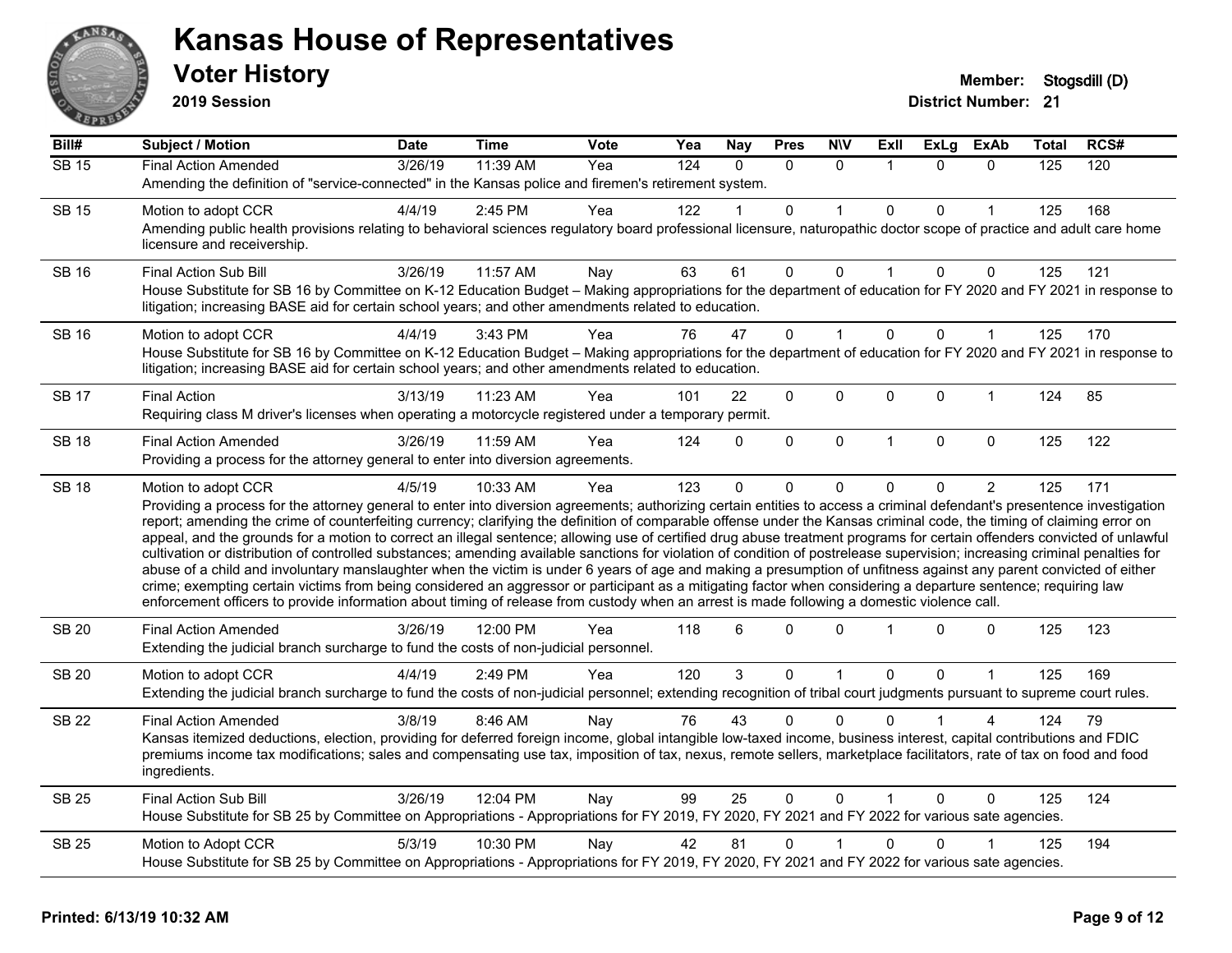

**2019 Session**

**Voter History Member: Stogsdill** (D)

| Bill#        | <b>Subject / Motion</b>                                                                                                                                                                     | <b>Date</b> | <b>Time</b> | Vote | Yea | <b>Nay</b>   | <b>Pres</b> | <b>NIV</b>     | <b>Exll</b>             | <b>ExLg</b> | <b>ExAb</b>    | <b>Total</b>     | RCS# |
|--------------|---------------------------------------------------------------------------------------------------------------------------------------------------------------------------------------------|-------------|-------------|------|-----|--------------|-------------|----------------|-------------------------|-------------|----------------|------------------|------|
| <b>SB 25</b> | Motion to adopt CCR                                                                                                                                                                         | 5/4/19      | 8:50 PM     | Nay  | 79  | 45           | $\Omega$    | $\Omega$       | $\Omega$                | $\Omega$    |                | $\overline{125}$ | 195  |
|              | House Substitute for SB 25 by Committee on Appropriations - Appropriations for FY 2019, FY 2020, FY 2021 and FY 2022 for various sate agencies.                                             |             |             |      |     |              |             |                |                         |             |                |                  |      |
| <b>SB 25</b> | Consideration of Veto                                                                                                                                                                       | 5/29/19     | 1:35 PM     | Nay  | 86  | 30           | $\Omega$    | $\Omega$       | 0                       | 0           | 9              | 125              | 206  |
|              | House Substitute for SB 25 by Committee on Appropriations - Appropriations for FY 2019, FY 2020, FY 2021 and FY 2022 for various sate agencies.                                             |             |             |      |     |              |             |                |                         |             |                |                  |      |
| <b>SB 28</b> | <b>Final Action Amended</b>                                                                                                                                                                 | 3/26/19     | 12:05 PM    | Yea  | 123 | $\mathbf{1}$ | $\Omega$    | $\Omega$       | $\overline{\mathbf{1}}$ | $\Omega$    | $\mathbf{0}$   | 125              | 125  |
|              | Updating the expiration date of risk-based capital instructions.                                                                                                                            |             |             |      |     |              |             |                |                         |             |                |                  |      |
| <b>SB 28</b> | Motion to adopt CCR                                                                                                                                                                         | 5/5/19      | 12:16 AM    | Yea  | 87  | 36           | 0           | $\overline{2}$ | $\Omega$                | $\mathbf 0$ | $\mathbf{0}$   | 125              | 199  |
|              | Creating an affirmative defense to the crime of possession of a controlled substance for possession of certain medical treatments; amending podiatrist qualifications.                      |             |             |      |     |              |             |                |                         |             |                |                  |      |
|              |                                                                                                                                                                                             |             |             |      |     |              |             |                |                         |             |                |                  |      |
| <b>SB 39</b> | <b>Final Action</b><br>Compensation for warranty services under the vehicle dealers and manufacturers licensing act.                                                                        | 3/13/19     | 11:24 AM    | Yea  | 122 | $\mathbf{1}$ | $\Omega$    | 0              | 0                       | 0           | $\mathbf{1}$   | 124              | 86   |
|              |                                                                                                                                                                                             |             |             |      |     |              |             |                |                         |             |                |                  |      |
| <b>SB 40</b> | <b>Final Action</b>                                                                                                                                                                         | 3/20/19     | 11:28 AM    | Yea  | 123 | $\mathbf 0$  | $\mathbf 0$ | $\mathbf 0$    | $\mathbf 0$             | $\mathbf 0$ | $\overline{2}$ | 125              | 89   |
|              | Removing expired warning provision for approach of an emergency vehicle traffic violation.                                                                                                  |             |             |      |     |              |             |                |                         |             |                |                  |      |
| <b>SB 41</b> | <b>Final Action</b>                                                                                                                                                                         | 3/20/19     | 11:36 AM    | Yea  | 109 | 14           | $\Omega$    | $\mathbf 0$    | $\Omega$                | $\Omega$    | $\overline{2}$ | 125              | 90   |
|              | Clarifying that a violation of the statute requiring seat belt use is a traffic infraction.                                                                                                 |             |             |      |     |              |             |                |                         |             |                |                  |      |
| <b>SB 53</b> | <b>Final Action Amended</b>                                                                                                                                                                 | 3/26/19     | 12:07 PM    | Yea  | 88  | 36           | 0           | $\mathbf 0$    | $\overline{1}$          | 0           | $\mathbf 0$    | 125              | 126  |
|              | Designating the official red and white wine grapes of Kansas.                                                                                                                               |             |             |      |     |              |             |                |                         |             |                |                  |      |
| <b>SB 53</b> | Motion to adopt CCR                                                                                                                                                                         | 5/5/19      | 12:20 AM    | Yea  | 123 | 0            | 0           | $\overline{c}$ | $\mathbf 0$             | 0           | $\mathbf 0$    | 125              | 200  |
|              | Updating certain emergency medical services-related statutes.                                                                                                                               |             |             |      |     |              |             |                |                         |             |                |                  |      |
| <b>SB 59</b> | <b>Final Action</b>                                                                                                                                                                         | 3/20/19     | 11:38 AM    | Yea  | 115 | 8            | $\Omega$    | $\Omega$       | $\mathbf{0}$            | $\Omega$    | $\overline{2}$ | 125              | 91   |
|              | Eudora community library district act.                                                                                                                                                      |             |             |      |     |              |             |                |                         |             |                |                  |      |
|              |                                                                                                                                                                                             |             |             |      |     |              |             |                |                         |             |                |                  |      |
| <b>SB 60</b> | <b>Final Action</b><br>Amending Kansas real estate commission licensing provisions for brokers and sales persons.                                                                           | 3/26/19     | 12:08 PM    | Yea  | 107 | 17           | 0           | $\mathbf 0$    | $\overline{1}$          | 0           | $\mathbf 0$    | 125              | 127  |
|              |                                                                                                                                                                                             |             |             |      |     |              |             |                |                         |             |                |                  |      |
| SB 63        | <b>Final Action Amended</b>                                                                                                                                                                 | 3/26/19     | 12:09 PM    | Yea  | 124 | 0            | 0           | $\mathsf 0$    | $\overline{1}$          | 0           | $\mathbf 0$    | 125              | 128  |
|              | Allowing cities to authorize the use of transportation network company signs in vehicles.                                                                                                   |             |             |      |     |              |             |                |                         |             |                |                  |      |
| SB 63        | Motion to adopt CCR                                                                                                                                                                         | 4/5/19      | 3:31 PM     | Nay  | 101 | 20           | $\Omega$    | $\mathbf 0$    | $\Omega$                | $\Omega$    | $\overline{A}$ | 125              | 184  |
|              | Allowing lighting devices in transportation network company vehicles; regulating the operation of electric-assisted scooters; allowing for the installation of certain light                |             |             |      |     |              |             |                |                         |             |                |                  |      |
|              | screening material on windshields; allowing all-terrain and work-site utility vehicles to operate on a federal or state highway; requiring vehicles to stop for on-track train<br>equipment |             |             |      |     |              |             |                |                         |             |                |                  |      |
|              |                                                                                                                                                                                             |             |             |      |     |              |             |                |                         |             |                |                  |      |
| <b>SB 66</b> | <b>Final Action Amended</b>                                                                                                                                                                 | 3/26/19     | 12:10 PM    | Yea  | 123 | $\mathbf{1}$ | $\Omega$    | $\mathbf{0}$   | $\overline{1}$          | $\Omega$    | $\mathbf{0}$   | 125              | 129  |
|              | Exempting certain domestic insurers from filing enterprise risk reports.                                                                                                                    |             |             |      |     |              |             |                |                         |             |                |                  |      |
| <b>SB 67</b> | <b>Final Action Amended</b>                                                                                                                                                                 | 3/26/19     | 12:11 PM    | Yea  | 124 | 0            | 0           | 0              | $\mathbf{1}$            | 0           | $\mathbf 0$    | 125              | 130  |
|              | Requiring notification to patients that the effects of a medication abortion may be reversible.                                                                                             |             |             |      |     |              |             |                |                         |             |                |                  |      |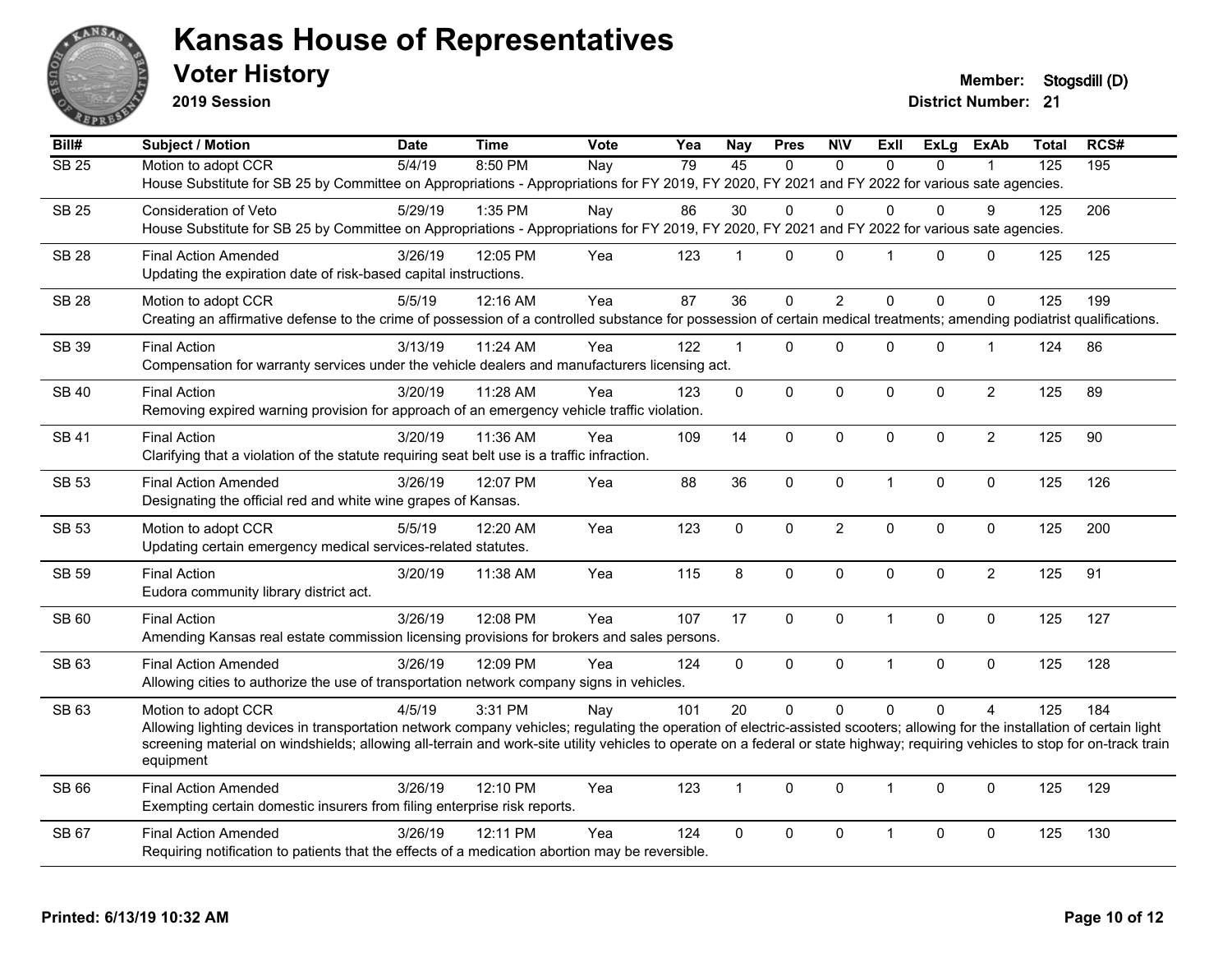

**2019 Session**

| Bill#         | <b>Subject / Motion</b>                                                                                                                                                                                                                                                                          | <b>Date</b> | <b>Time</b> | Vote | Yea | <b>Nay</b>      | <b>Pres</b> | <b>NIV</b>   | <b>Exll</b>    | <b>ExLg</b>  | <b>ExAb</b>    | <b>Total</b> | RCS# |
|---------------|--------------------------------------------------------------------------------------------------------------------------------------------------------------------------------------------------------------------------------------------------------------------------------------------------|-------------|-------------|------|-----|-----------------|-------------|--------------|----------------|--------------|----------------|--------------|------|
| <b>SB 67</b>  | Motion to adopt CCR<br>Requiring notification to patients that the effects of a medication abortion may be reversible.                                                                                                                                                                           | 4/5/19      | 5:24 PM     | Nay  | 85  | $\overline{35}$ | $\Omega$    | $\Omega$     | $\Omega$       | $\Omega$     | 5              | 125          | 188  |
| <b>SB 67</b>  | <b>Consideration of Veto</b><br>Requiring notification to patients that the effects of a medication abortion may be reversible.                                                                                                                                                                  | 5/1/19      | 1:02 PM     | Nay  | 82  | 43              | $\mathbf 0$ | $\mathbf{0}$ | $\Omega$       | $\Omega$     | $\Omega$       | 125          | 190  |
| SB 68         | <b>Final Action</b><br>Prohibiting cities from requiring a valid contract franchise ordinance for the provision of wireless telecommunications services.                                                                                                                                         | 3/26/19     | 12:13 PM    | Nay  | 112 | 12              | $\mathbf 0$ | $\pmb{0}$    | 1              | 0            | $\mathbf 0$    | 125          | 131  |
| SB 69         | <b>Final Action Amended</b><br>Substitute for SB 69 by Committee on Utilities - Requiring an electric rate study of certain electric utilities.                                                                                                                                                  | 3/26/19     | 12:15 PM    | Yea  | 117 |                 | $\Omega$    | $\Omega$     | 1              | $\Omega$     | $\Omega$       | 125          | 132  |
| <b>SB 70</b>  | <b>Final Action Amended</b><br>Allowing for temporary permits for the selling and serving of alcoholic liquor.                                                                                                                                                                                   | 3/27/19     | 9:09 AM     | Yea  | 119 | 5               | 0           | $\pmb{0}$    | $\mathbf 0$    | 0            | $\mathbf{1}$   | 125          | 157  |
| <b>SB 70</b>  | Motion to adopt CCR<br>Alcoholic liquor amendments relating to temporary permits, delivery of alcoholic liquors to consumers, common consumption areas and producer permits.                                                                                                                     | 4/5/19      | 11:02 AM    | Yea  | 119 | $\overline{4}$  | $\mathbf 0$ | $\mathbf 0$  | $\Omega$       | $\Omega$     | $\overline{2}$ | 125          | 173  |
| <b>SB 71</b>  | <b>Final Action</b><br>Eliminating the expiration of the postsecondary technical education authority and requiring a report to the legislature.                                                                                                                                                  | 3/26/19     | 12:16 PM    | Yea  | 123 |                 | $\Omega$    | $\mathbf{0}$ | 1              | $\Omega$     | $\Omega$       | 125          | 133  |
| <b>SB 77</b>  | <b>Final Action Amended</b><br>Requiring the department for children and families to offer services to children with problem sexual behavior and to such child's family.                                                                                                                         | 3/26/19     | 12:17 PM    | Yea  | 124 | $\Omega$        | $\Omega$    | $\Omega$     | 1              | 0            | $\Omega$       | 125          | 134  |
| <b>SB78</b>   | <b>Final Action Amended</b><br>Regulating assignment of rights or benefits to a residential contractor under a property and casualty insurance policy insuring residential real estate.                                                                                                          | 3/26/19     | 12:18 PM    | Yea  | 123 |                 | $\Omega$    | $\Omega$     |                | $\Omega$     | $\mathbf 0$    | 125          | 135  |
| <b>SB78</b>   | Motion to Adopt CCR<br>Regulating assignment of rights or benefits to a residential contractor under a property and casualty insurance policy insuring residential real estate; enacting housing<br>protections for victims of domestic violence, sexual assault, human trafficking or stalking. | 4/5/19      | 10:50 AM    | Yea  | 100 | 23              | $\Omega$    | $\mathbf{0}$ | O              | $\Omega$     | $\overline{2}$ | 125          | 172  |
| SB 82         | <b>Final Action</b><br>Updating the state banking code.                                                                                                                                                                                                                                          | 3/26/19     | 12:19 PM    | Yea  | 124 | $\Omega$        | $\Omega$    | $\mathbf{0}$ | $\mathbf{1}$   | $\mathbf{0}$ | $\Omega$       | 125          | 136  |
| <b>SB 90</b>  | <b>Final Action</b><br>Extending the tax credit under the center for entrepreneurship act to financial institutions and increasing the annual tax credit limit for all contributors.                                                                                                             | 3/26/19     | 12:20 PM    | Yea  | 122 | $\overline{2}$  | $\Omega$    | $\Omega$     | $\overline{1}$ | $\Omega$     | $\Omega$       | 125          | 137  |
| SB 94         | <b>Final Action</b><br>Establishing a minimum course duration for motor vehicle accident prevention courses.                                                                                                                                                                                     | 3/26/19     | 12:22 PM    | Yea  | 120 | 4               | $\Omega$    | $\mathbf{0}$ | 1              | $\mathbf{0}$ | $\Omega$       | 125          | 138  |
| <b>SB 97</b>  | <b>Final Action</b><br>Division of vehicles registering fleet vehicles.                                                                                                                                                                                                                          | 3/26/19     | 12:23 PM    | Yea  | 124 | $\mathbf{0}$    | $\Omega$    | $\mathbf{0}$ | 1              | $\Omega$     | $\Omega$       | 125          | 139  |
| <b>SB 105</b> | <b>Final Action</b><br>Elections; cities; date for taking office.                                                                                                                                                                                                                                | 3/25/19     | 10:33 AM    | Yea  | 124 | $\Omega$        | $\Omega$    | $\mathbf{0}$ | 1              | $\Omega$     | $\Omega$       | 125          | 103  |